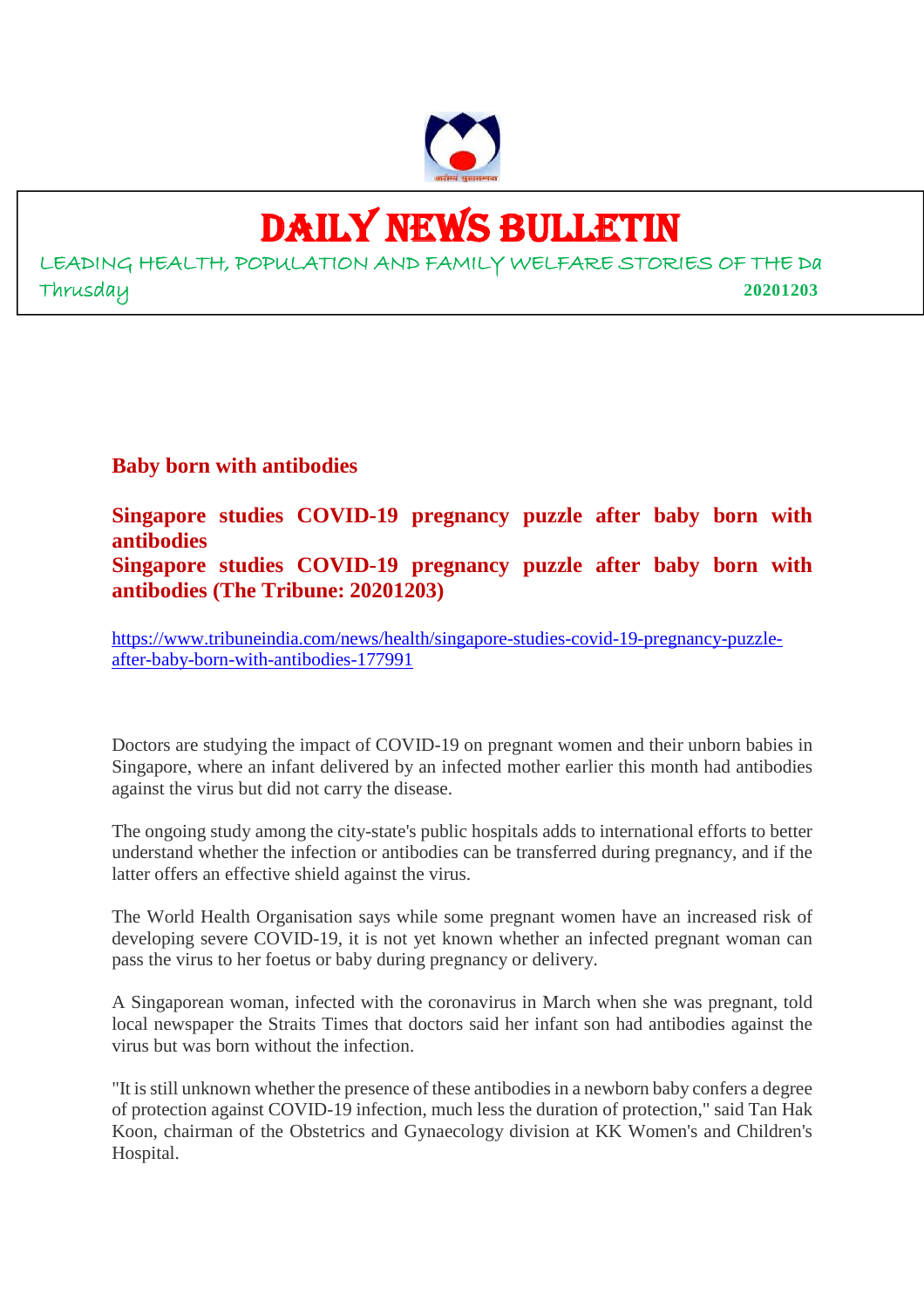KK is one of the hospitals involved in the study of infected pregnant women in Singapore, details of which surfaced after the case of the baby born with antibodies was made public.

The National University Hospital, another hospital involved, said the study looks at the effects of COVID-19 on pregnant women, their foetus and outcomes after delivery.

Doctors in China reported the detection and decline over time of COVID-19 antibodies in babies born to women with the coronavirus disease, according to an article published in October in the journal Emerging Infectious Diseases.

While there is evidence that transmission during pregnancy is rare, a small study in Italy suggested that it is possible, according to research published in the Nature journal in October.

Other studies have shown COVID-19 antibodies can be passed to a child via breastfeeding, while KK's Tan said there was evidence they could pass during pregnancy through the placenta to the baby.

Paul Tambyah, one of city-state's leading disease experts, said it was encouraging that antibodies were present in the Singapore baby months after the mother's infection, adding to broader evidence that they offer some protection from the virus.

"Worldwide there have been millions of people infected, including probably thousands of pregnant women, with very few reports of infections in very young babies. This suggests that there might be some protection from maternal antibodies and breast feeding," said Tambyah, President of the Asia Pacific Society of Clinical Microbiology and Infection.

#### **Cancer survivors Cancer survivors at higher risk of dying from flu: Study (The Tribune: 20201203) Likely to be at higher risk of severe Covid-19 outcomes**

https://www.tribuneindia.com/news/health/cancer-survivors-at-higher-risk-of-dying-from-flustudy-179008

Survivors from a wide range of cancers are more likely than people in the general population to be hospitalised or die from seasonal influenza even several years after their cancer diagnosis, warn researchers, including one of Indian-origin.

The study, published in the journal EClinicalMedicine, suggests that cancer survivors are also likely to be at higher risk of severe Covid-19 outcomes.

The research team from the London School of Hygiene & Tropical Medicine (LSHTM), analysed medical records from 1990 to 2014 of more than 630,000 people in the UK, including over 100,000 survivors of a range of cancers.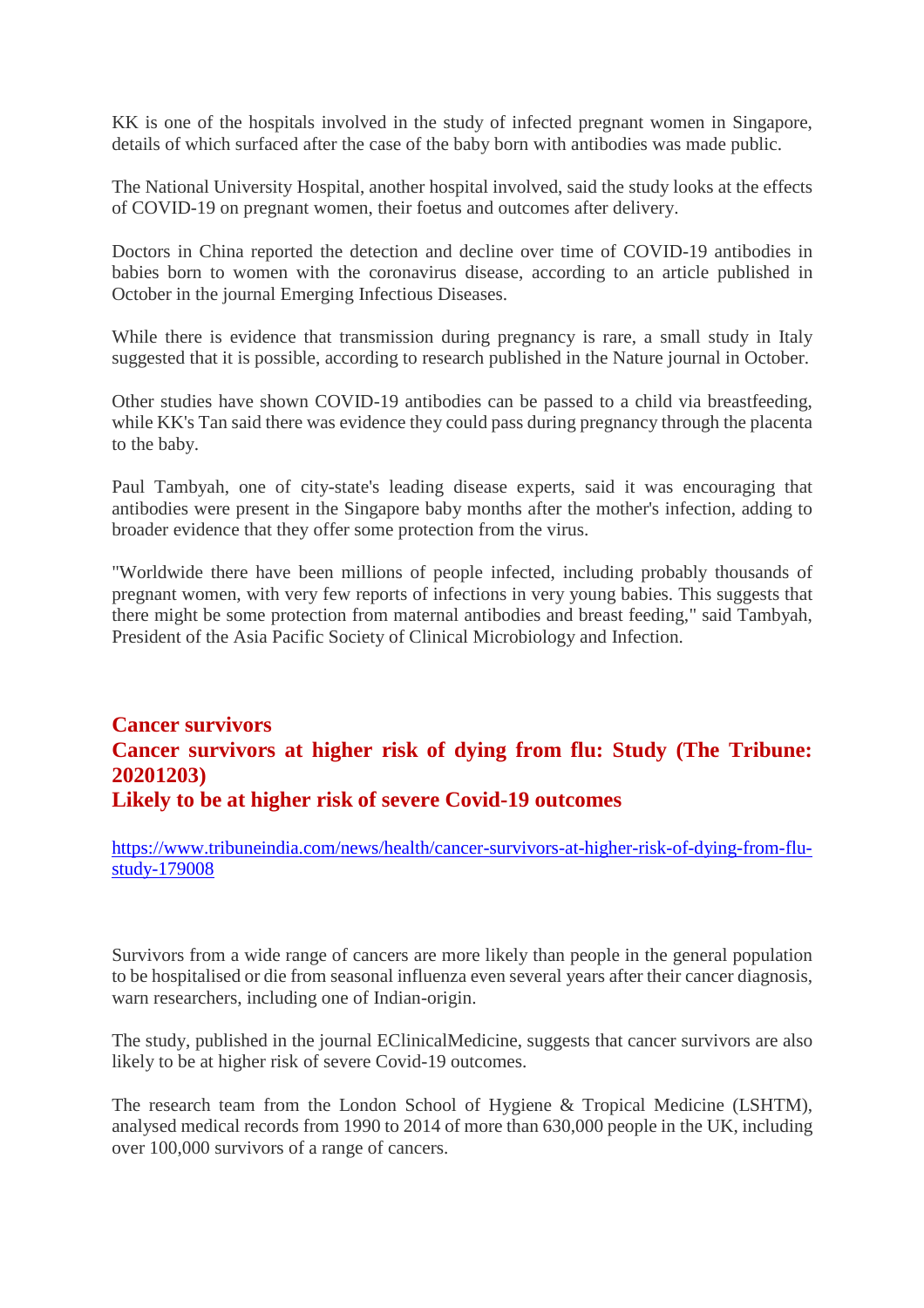Comparing the rates of influenza hospitalisation and death between cancer survivors and the cancer-free population, they found that the risk of these outcomes was more than nine times higher in survivors from lymphomas, leukaemia, and multiple myeloma, compared to those with no prior cancer.

Crucially, this raised risk persisted for at least 10 years after cancer diagnosis.

Despite the risks being raised compared to the general population, the absolute risks of developing severe flu were still relatively low, with about 1 in 1000 survivors of these types of cancer hospitalised with flu each year.

Survivors from other types of cancer also had more than double the risk of severe influenza outcomes for up to five years from diagnosis.

These findings persisted even after accounting for other suspected risk factors such as old age, smoking, socioeconomic status, body mass index and other illnesses.

The researchers also found that cancer survivors were more likely to have other diseases that are associated with increased risk of severe Covid-19 outcomes, such as heart disease, diabetes, respiratory disease and kidney disease.

"These findings have an immediate relevance as we enter the winter period: we have a flu vaccine available, and the likelihood of a Covid-19 vaccine in the near future," said study author Krishnan Bhaskaran from LSHTM.

"Understanding how vaccination should be prioritised to protect the most vulnerable will be crucial over the next few months," Bhaskaran noted. IANS

#### **Novel coronavirus infections**

**Novel coronavirus infections may have been present in US as early as December: Study The novel coronavirus may have been introduced into the US as early as**

**December 13 to 16, 2019(The Tribune: 20201203)**

https://www.tribuneindia.com/news/health/novel-coronavirus-infections-may-have-beenpresent-in-us-as-early-as-december-study-178904

Novel coronavirus infections may have been present in US as early as December: Study The novel coronavirus may have been introduced into the US as early as December 13 to 16, 2019. Reuters

The novel coronavirus may have been introduced into the US as early as December 13 to 16, 2019, suggests a study which assessed archived samples from routine blood donations collected by the American Red Cross.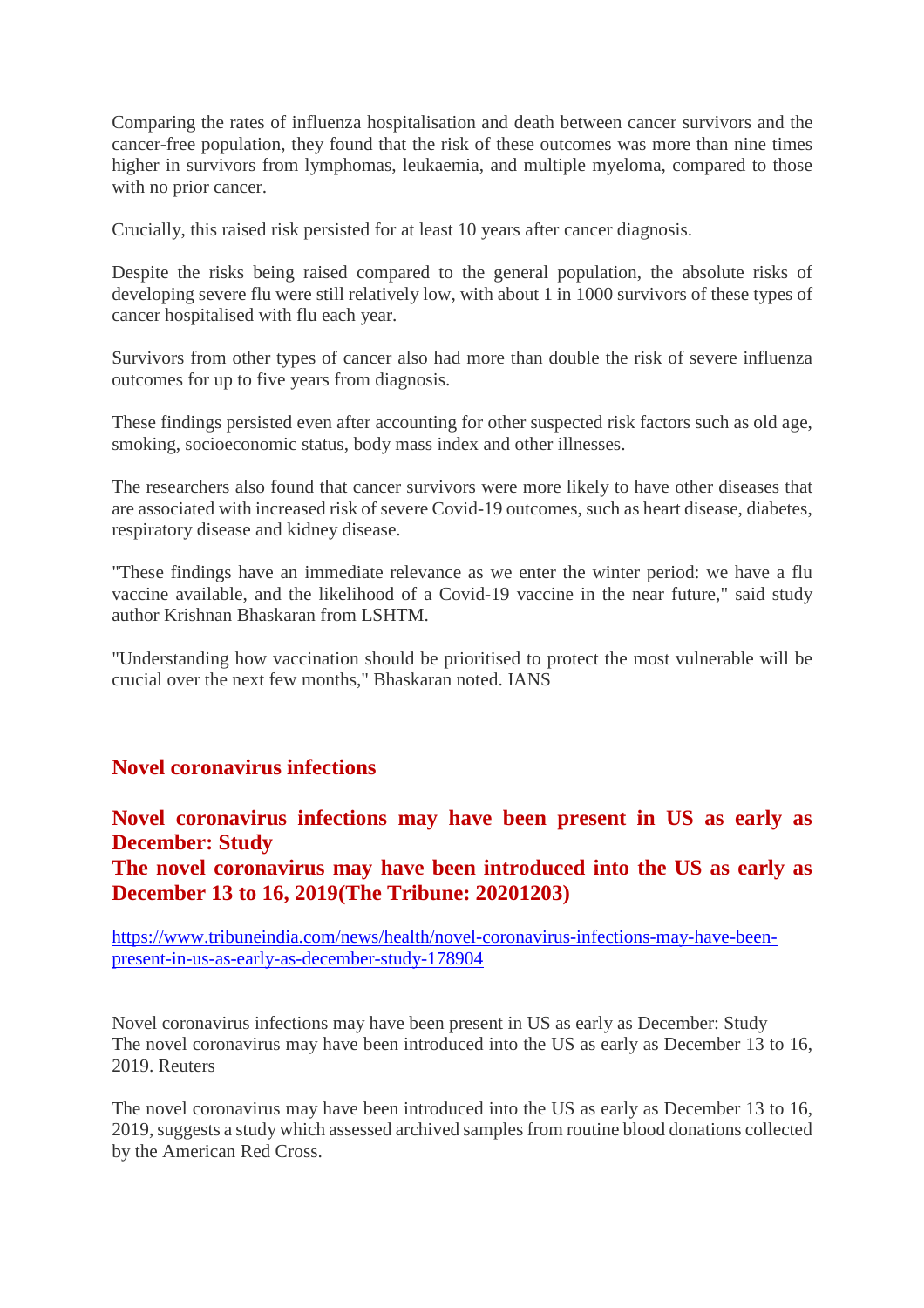While the first confirmed case of COVID-19 in the US was identified on January 19, 2020, the scientists, including Sridhar V Basavaraju from the Centers for Disease Control and Prevention (CDC) in the US, noted that antibodies reactive against the coronavirus were detected in 106 of the 7,389 specimens.

According to the research, published in the journal Clinical Infectious Diseases, 84 of the samples specifically had neutralising activity against the spike protein of the SARS-CoV-2 virus, which enables it to enter host cells.

"The presence of these serum antibodies indicate that isolated SARS-CoV-2 infections may have occurred in the western portion of the US earlier than previously recognised, or that a small portion of the population may have pre-existing antibodies that bind SARS-CoV-2," the researchers wrote in the study.

Since some parts of SARS-CoV-2, such as the S2 subunit of its spike protein, is more conserved across human coronaviruses, they said the findings raised questions on whether the detection of reactive antibodies indicates actual infections with the novel coronavirus earlier than recognised.

In order to overcome this doubt, the scientists performed more specific tests of the samples against the S1 subunit of the novel coronavirus.

"The S1 subunit has been reported to be a more specific antigen for SARS-CoV-2 serologic diagnosis than the whole S protein," they explained in the study.

Citing recent research, the scientists also noted that the sera from patients with confirmed infection with human coronaviruses did not contain IgM or IgA antibodies.

"Therefore, the presence of IgM or IgA antibodies and S1-specific binding activity may distinguish antibodies to SARS-CoV-2 from antibodies to human common coronaviruses," they added.

On further analysis, the researchers found that 84 of the 90 reactive sera had neutralising activity against the SARS-CoV-2 virus, and 39 had both IgG and IgM SARS-CoV-2 S-specific antibodies.

They said two sera had surrogate neutralisation activities, and one had SARS-CoV-2 S1 specific antibodies.

Based on the analysis, the scientists said: "at least some of the reactive blood donor sera could be due to prior SARS-CoV-2 infection." "The findings of this report suggest that SARS-CoV-2 infections may have been present in the US in December 2019, earlier than previously recognised," the researchers wrote in the study.

However, scientists believe further studies involving retrospective analyses of human specimens with molecular or serologic methods are necessary to further corroborate the findings. PTI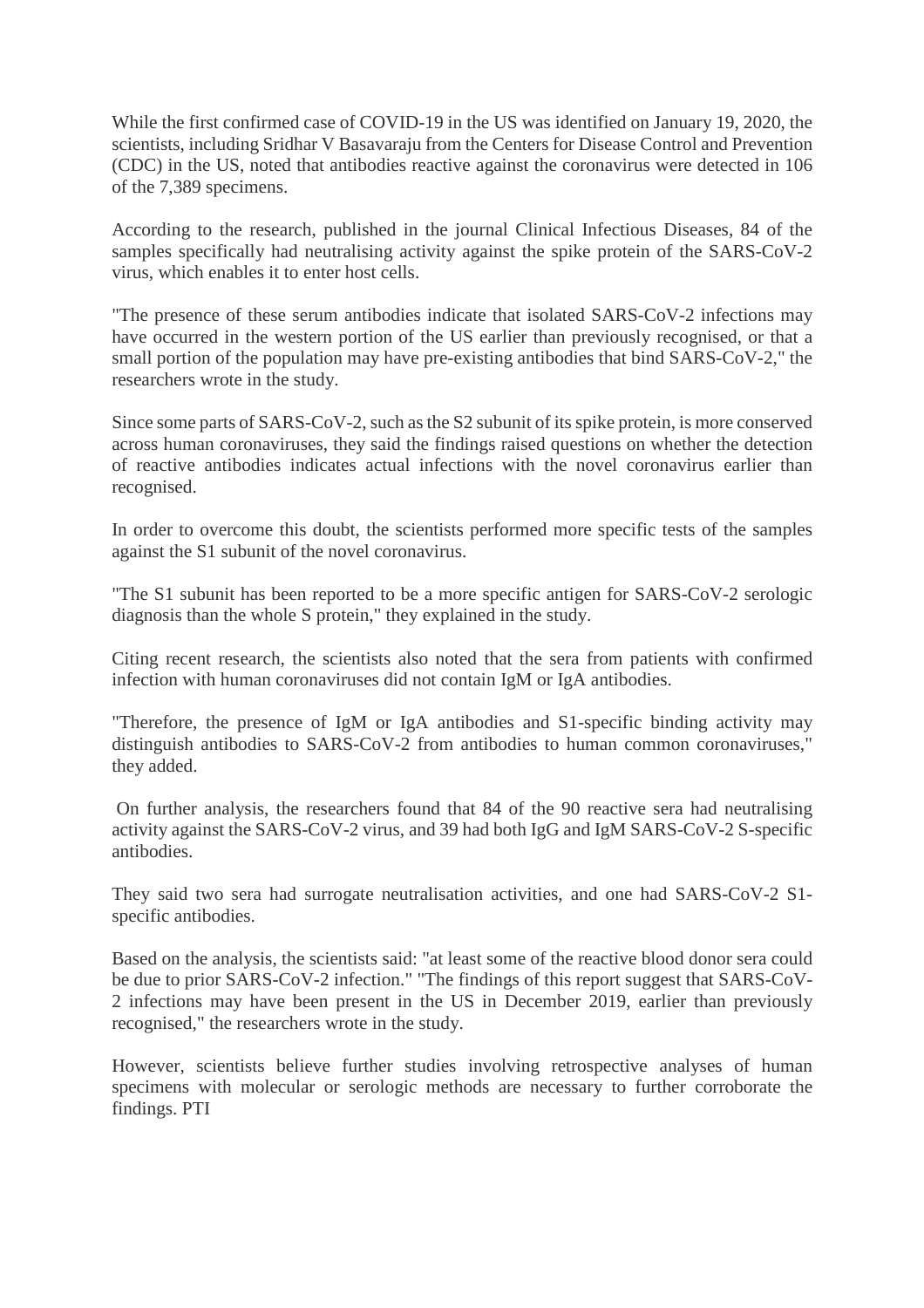#### **COVID-19 pandemics**

#### **COVID-19 pandemic's long-term impact could lead to more new HIV infections, AIDS-related deaths: UN (The Tribune: 20201203)**

https://www.tribuneindia.com/news/health/covid-19-pandemics-long-term-impact-couldlead-to-more-new-hiv-infections-aids-related-deaths-un-178498

Highlighting bright spots amid the crisis, the report said leadership, infrastructure and lessons of the HIV response are being leveraged to fight COVID-19

COVID-19 pandemic's long-term impact could lead to more new HIV infections, AIDS-related deaths: UN

The rapid spread of the novel coronavirus has created additional setbacks for the global AIDS response and there could be an estimated 123,000-293,000 additional new HIV infections and 69,000-148 000 additional AIDS-related deaths between 2020 and 2022 as a result of the COVID-19 pandemic's long-term impact, according to a new report.

The Joint United Nations Programme on HIV/AIDS (UNAIDS) said in its new report 'Prevailing against pandemics by putting people at the centre' that as COVID-19 pushes the AIDS response even further off track and the 2020 targets are missed, countries must learn from the lessons of underinvesting in health and to step up global action to end AIDS and other pandemics.

The UNAIDS is calling on countries to make far greater investments in global pandemic responses and adopt a new set of bold, ambitious but achievable HIV targets. If those targets are met, the world will be back on track to ending AIDS as a public health threat by 2030.

"The global AIDS response was off track before the COVID-19 pandemic hit, but the rapid spread of the coronavirus has created additional setbacks. Modelling of the pandemic's longterm impact on the HIV response shows that there could be an estimated 123,000 to 293,000 additional new HIV infections and 69,000 to 148,000 additional AIDS-related deaths between 2020 and 2022," the report said.

Executive Director of UNAIDS Winnie Byanyima lamented that the collective failure to invest sufficiently in comprehensive, rights-based, people-centred HIV responses has come at a terrible price.

"Implementing just the most politically palatable programmes will not turn the tide against COVID-19 or end AIDS. To get the global response back on track will require putting people first and tackling the inequalities on which epidemics thrive."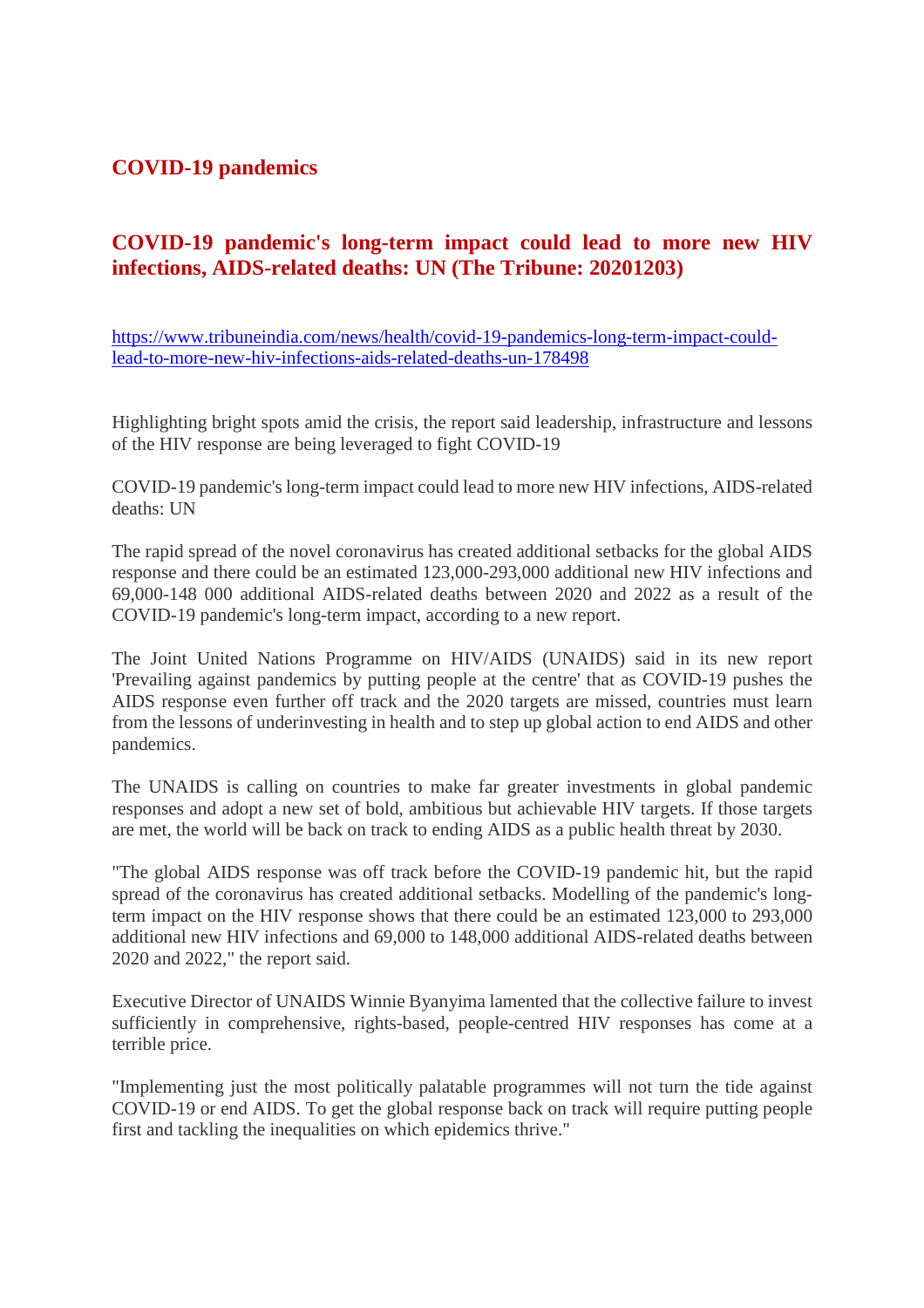The report notes that in some low- and middle-income countries, health officials are bracing for a surge in new births due to interruptions to contraceptive access during the pandemic.

"In India, for example, it is estimated that COVID-19 interrupted contraceptive access for more than 25 million couples," it said.

The report said insufficient investment and action on HIV and other pandemics left the world exposed to COVID-19.

"Had health systems and social safety nets been even stronger, the world would have been better positioned to slow the spread of COVID-19 and withstand its impact," it said, adding that the COVID-19 has shown that investments in health save lives but also provide a foundation for strong economies. Health and HIV programmes must be fully funded, both in times of plenty and in times of economic crisis.

"No country can defeat these pandemics on its own," Byanyima said.

"A challenge of this magnitude can only be defeated by forging global solidarity, accepting a shared responsibility and mobilizing a response that leaves no one behind. We can do this by sharing the load and working together."

Highlighting bright spots amid the crisis, the report said leadership, infrastructure and lessons of the HIV response are being leveraged to fight COVID-19.

The HIV response has helped to ensure the continuity of services in the face of extraordinary challenges and the response by communities against COVID-19 has shown what can be achieved by working together.

In addition, the report underscores that the world must learn from the mistakes of the HIV response, when millions in developing countries died waiting for treatment. Even today, more than 12 million people still do not have access to HIV treatment and 1.7 million people became infected with HIV in 2019 because they did not have access to essential HIV services.

"Everyone has a right to health," which is why UNAIDS said it has been a leading advocate for a 'People's Vaccine' against COVID-19.

"Promising COVID-19 vaccines are emerging, but we must ensure that they are not the privilege of the rich. Therefore, UNAIDS and partners are calling on pharmaceutical companies to openly share their technology and know-how and to wave their intellectual property rights so that the world can produce successful vaccines at the huge scale and speed required to protect everyone," it said.

The report also noted that the number of countries criminalizing same-sex sexual relations has continued to decline in recent years, with Botswana and India removing previous prohibitions.

It said severe criminal penalties for same-sex sexual relations are associated with a 4.7 times higher risk of HIV infection compared with settings that lack such penalties.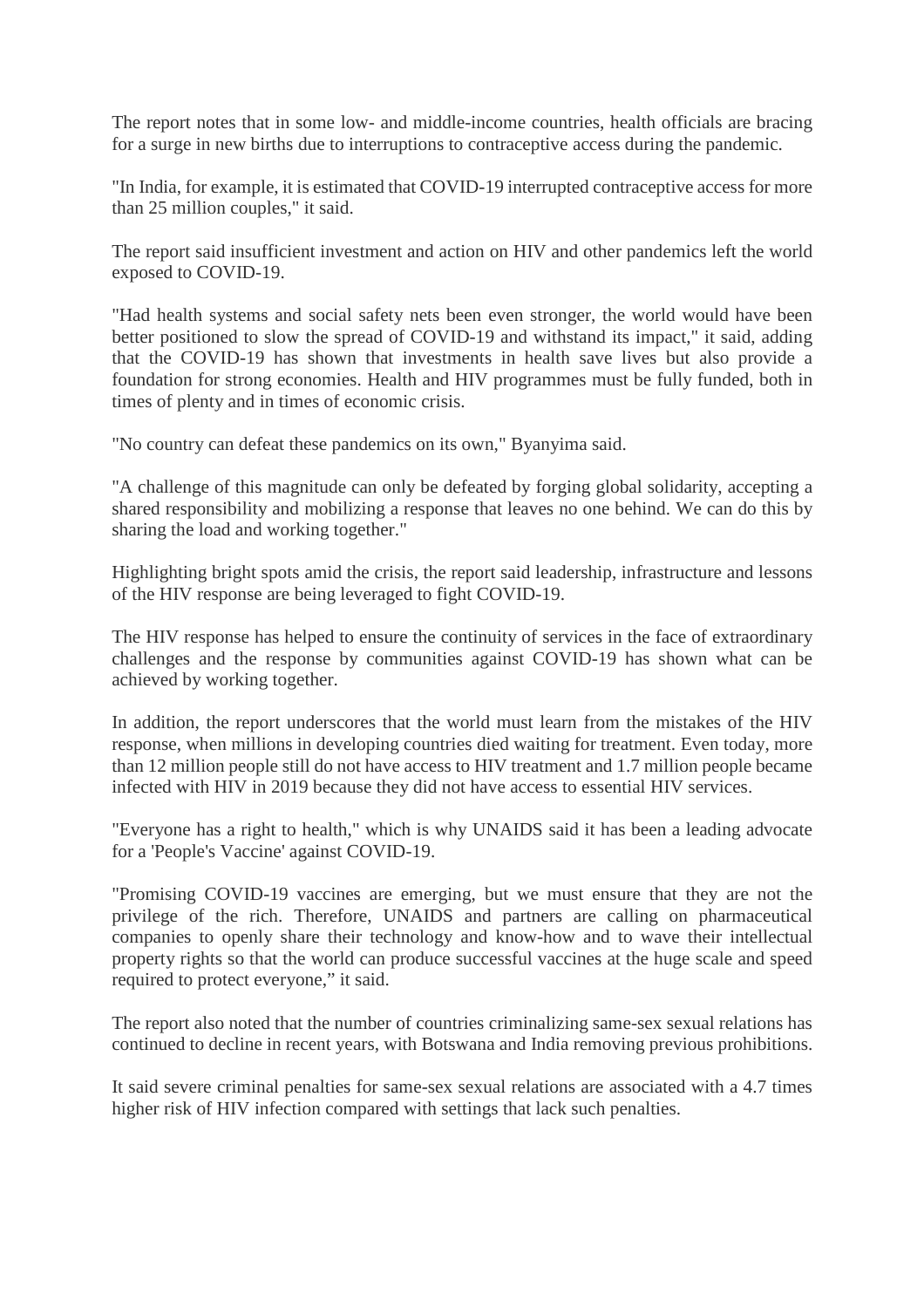The impact of decriminalization has been addressed in a study that modelled the effects of the criminalisation of sex work and found a roughly 40% reduction in new infections among sex workers over a 10-year period in Vancouver, Mombasa and Bellary, India, it said. — PTI

#### **Coronavirus disease (Covid-19) infections (Hindustan Times: 20201203)**

**Why Capital may be on right track in Covid fight**The third wave of coronavirus disease (Covid-19) infections in Delhi has started showing clear signs of receding with new cases dropping steadily over the past few weeks. The reduction in new infections has come hand-inhand with a drop in the positivity rate and a significant improvement in testing, suggesting that the outbreak in Delhi may be relatively under control for the third time. Here are four factors that show Delhi is on the right track in its battle against the viral outbreak.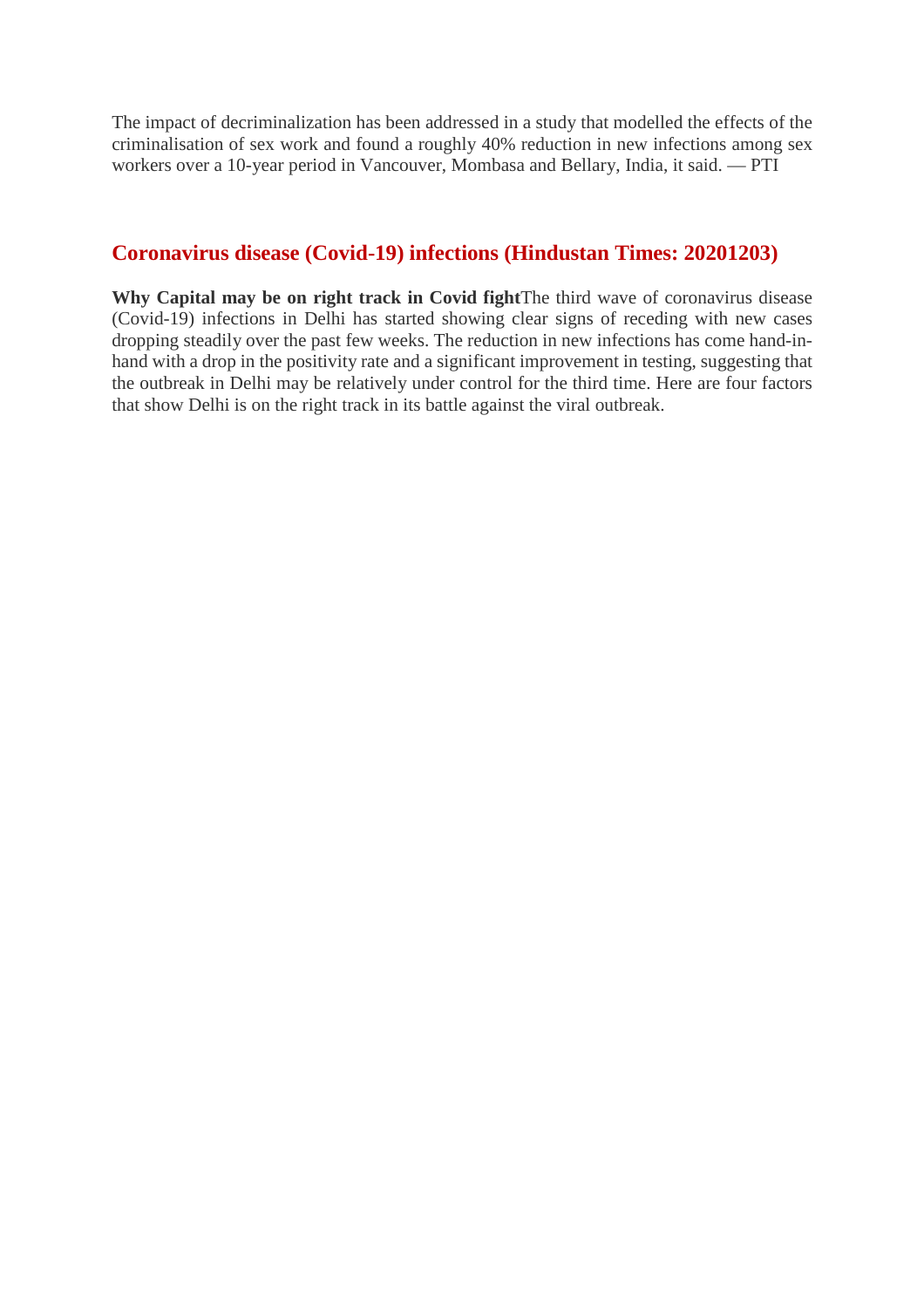## A distinct drop in the third wave

Delhi's Covid-19 case trajectory has shown three distinct surges. The first started in mid-June, and peaked when the seven-day average of daily cases, also known as the case trajectory, touched around 3,400 in the last week of June. This receded by the end of July when the trajectory dropped to around 1,000 daily cases. The second wave started at the end of August, rising until mid-September, when average daily cases touched 4,174 for the week ending September 17. This again dropped to 2,574 in the week ending October 9, before the onset of the third wave.

The third wave raged through most of October and November, leading to the largest surge of cases the capital has seen. The seven-day average of new cases peaked on November 14, when it touched 7,341 - the highest recorded so far. Since then, however, cases have started receding almost steadily (albeit with a slight bump on November 19 and  $20$ ).

#### DAILY INFECTIONS AND SEVEN-DAY AVERAGE



### Testing better and testing more

While Delhi has been ramping up Covid-19 tests from as early as September, a key concern was that most were rapid antigen tests, which are cheap, and produce results within 15 minutes, but unreliable. The proportion of reverse transcription-polymerase chain reaction (RT-PCR) tests, considered by experts to be the "gold-standard", dropped significantly. In the first 15 days of September, while overall testing rose, the share of RT-PCR tests nearly halved from 32.3% in the week ending September 1 to 17% in the week ending September 16. This may have suppressed the real positivity rate because studies have shown that rapid antigen tests can miss as much as 50% of positive cases.

But in the past few weeks, this has not been the case. In the past week, 47.5% of all tests done in Delhi have been RT-PCR tests - the highest proportion ever recorded since the Delhi government started releasing a breakup of testing numbers in the last week of August.

Meanwhile, the rate of testing (both RT-PCR and antigen) is at the highest ever. On average, the Delhi government has conducted 64.148 tests every day in the last week. In fact, 78,949 samples were tested on Tuesday, another single-day testing record.

#### SPLIT OF DAILY TESTING AND SEVEN-DAY AVERAGE Antiqen RT-PCR



### Dropping positivity rate a good sign

The positivity rate for Covid-19, meanwhile, has again started dropping. In the last week, 7.3% samples tested have come back positive (this is the lowest in over a month, since 7.2% for the week ending October 26). The proportion was 11.2% the week before, and 13.3% the week before that. On Wednesday, it was 5% - the lowest single-day positivity rate in nearly two months (it was 5% on October 6).

The positivity rate is a crucial metric as

#### DAILY POSITIVITY RATE AND SEVEN-DAY AVERAGE

Positivity rate -7-day average

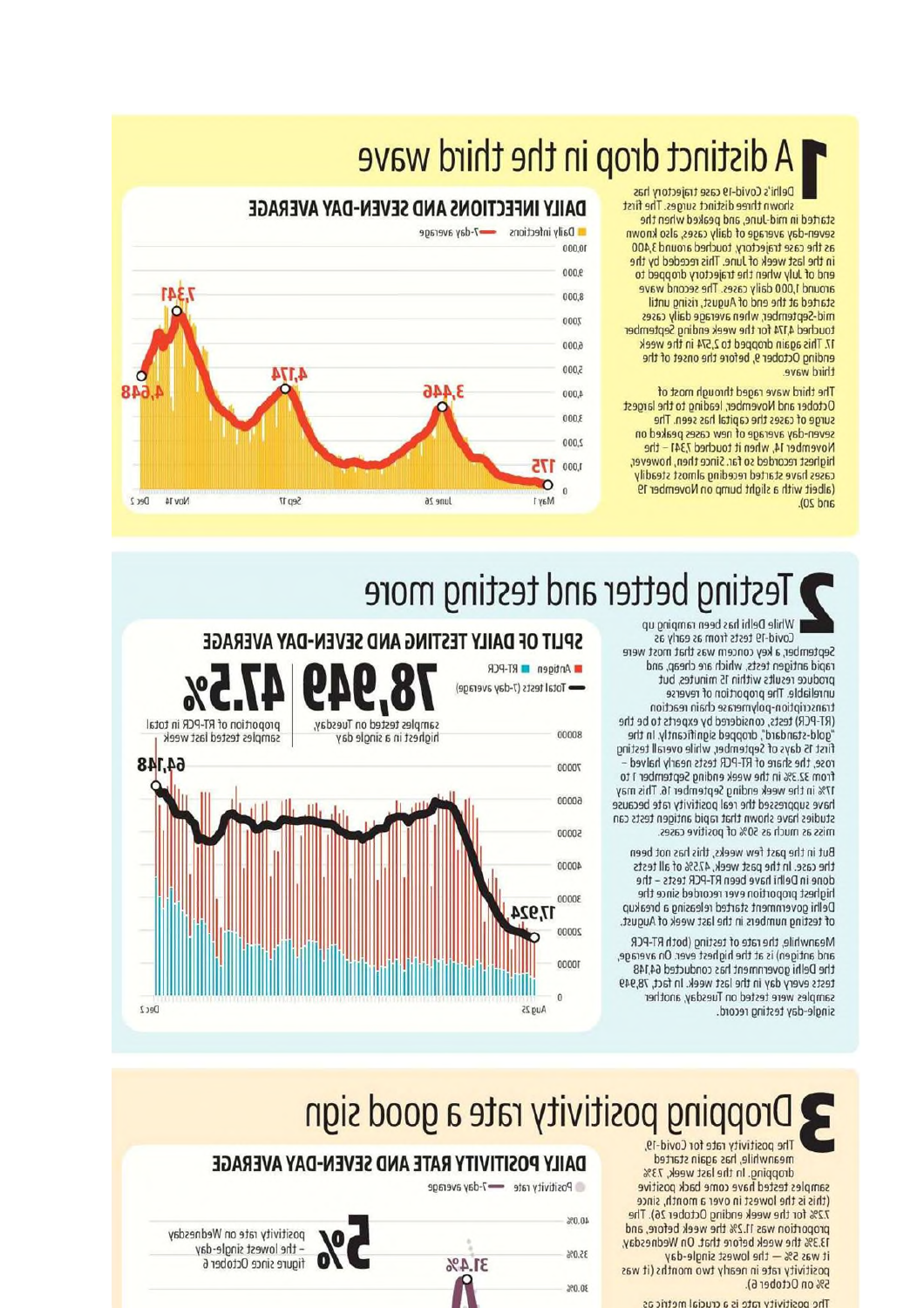#### **Pfizer vaccine**

**In worlds first, Pfizer vaccine gets UK nodUK PM Boris Johnson says the approval is a global win and a ray of hope amid the gloom of Covid-19(Hindustan Times: 20201203)**

https://epaper.hindustantimes.com/Home/ArticleView

#### Unprecedented problem, untoreseen progress **WHAT NFXT** Jan 10: Scientists in China release Nov 9: Pfizer announces it found Sars-Cov-2 genome 94 cases, leading to first **800,000 doses** analysis. Vaccine over 90% May 2: Pfizer-BioNTech begin effective phase 1/2 trial to judge safety. Pfizer to ship from Belgium Nov 18: Pfizer announces 95% immune response to UK by next week efficacy in final result after July 28: Trial proceeds into phase analysing 170 cases in all 3, starting enrolment of around December 10 44,000 volunteers US regulator FDA's meeting Aug 12: Phase 1/2 trial data to discuss Pfizer vaccine published, shows antibody response is 1.9-4.6 times of COVID-19 COVID-19 COVID-19 **European Union says COVID-19** recovered patients Coronavirut<br>Vaccine Coronavirus<br>Vaccine it is likely to announce Coronavirus<br>Vaccine Coronavirus **Oct-end: Trial enrolment** a decision by Dec 29 Vaccine hisption anticompleted **Hiller News with** lection

The United Kingdom approved a coronavirus vaccine on Wednesday, becoming the first country to green-light an inoculation that has been clinically tested and paving the way for others in what could be the beginning of a long but inevitable end to the Covid-19 pandemic that has killed close to 1.5 million people and upended lives around the world.

Britain's regulator Medicines and Healthcare products Regulatory Agency (MHRA) granted emergency use approval to the vaccine developed by Pfizer-BioNTech, which separately said it expects to ship 800,000 doses from its facilities in Belgium as early as next week. The vaccine is likely to be first given to people in elderly care homes, particularly those above 80, and health care staff at hospitals.

"I'm really pleased to say that the UK is now one step closer to providing a safe and effective vaccine to help in the fight against Covid-19 – a virus that has affected each and every one of us in some way – and in helping to save lives," said June Raine, chief executive of the MHRA, assuring that "no corners were cut" while assessing the data.

"We have carried out a rigorous scientific assessment of all the available evidence of quality, safety and effectiveness. The public's safety has always been at the forefront of our minds – safety is our watchword," she added.

US company Pfizer and its German partner BioNTech were the first to announce that their mRNA platform vaccine has proven effective in preventing coronavirus infections. The results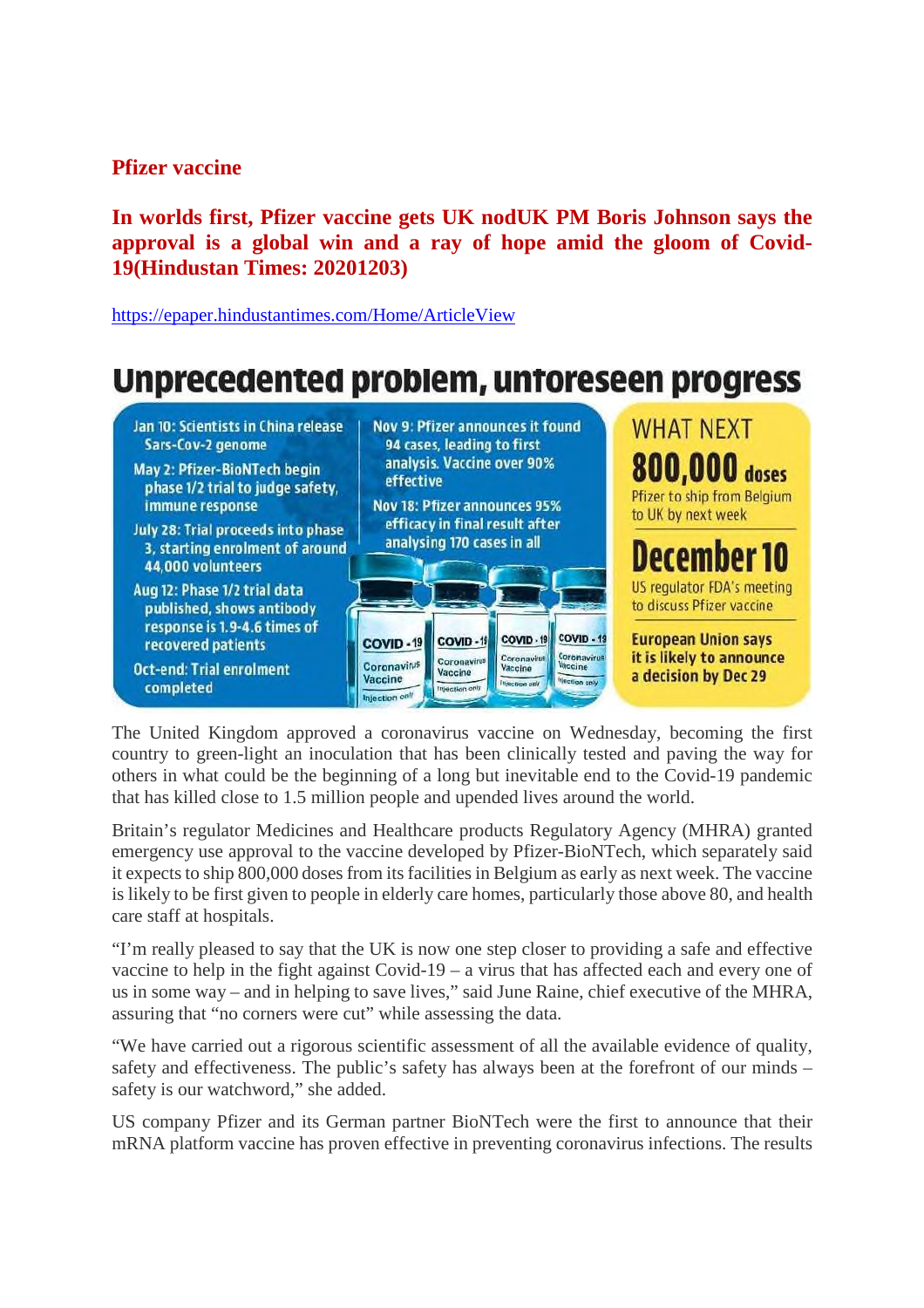from their final analysis were announced on November 18, when they said that a trial involving around 44,000 people showed the vaccine had a 95% efficacy rate.

At present, there is no confirmed information about whether Pfizer is in talks with authorities in India for regulatory approval or for purchase orders. "Right now we are in discussions with many governments around the world and remain committed to advance our dialogue and explore opportunities to make this vaccine available for use in India," a company spokesperson told HT, adding that Pfizer will "supply this vaccine only through government contracts" for the duration of the pandemic.

India's hopes of an early access to coronavirus vaccine rest on the candidate developed by Oxford-AstraZeneca, which has in an interim analysis showed an efficacy of 62-90%. The developers and its manufacturing partner, Pune's Serum Institute of India said it will approach Indian authorities for an emergency approval by mid-December.

China and Russia have approved mass inoculations of some of their indigenously developed coronavirus vaccines, but scientists have questioned the wisdom of doing so before reading results from large scale clinical trials.

US pharma company Moderna on Monday said it too had reached the final analysis endpoint, showing the vaccine had an efficacy rate of 94%. The company has filed for an emergency approval with regulators in the United States, with a meeting on December 17 likely to yield to a decision.

It has also made rolling submissions to the MHRA beginning October 27, but the UK health secretary Matt Hancock told reporters recently that the shot is unlikely to be available till March since the company does not have a supply chain for the country.

UK's MHRA also began an accelerated rolling review of the Oxford-AstraZeneca vaccine on November 2, the largest trials of which are being held in the country. This vaccine candidate, however, has not yet reached the endpoint -- the requisite number of infections before final efficacy numbers can be determined -- and final safety and efficacy assessments will have to wait till that is filed.

UK Prime Minister Boris Johnson touted the MHRA's approval on Wednesday as a global win and a ray of hope amid the gloom of the pandemic that has hammered the world economy and upended normal life.

"It's fantastic," Johnson said. "The vaccine will begin to be made available across the UK from next week. It's the protection of vaccines that will ultimately allow us to reclaim our lives and get the economy moving again."

"We can see the way out, and we can see that by the spring we are going to be through this," Hancock said on Sky News.

The approval, almost exactly a year since the coronavirus Sars-CoV-2 emerged in Wuhan, China, is a triumph for science, Pfizer CEO Albert Bourla and his German biotechnology partner BioNTech said.

Typically taking decades, the process of developing and approving a vaccine for the Sars-CoV-2, which causes Covid-19, has taken place at record speed – prompting scientists and experts to be concerned about the sanctity of the process.

The Pfizer inoculation went into human trials within five months of the virus being sequenced, late-stage trials were completed in under four months, and the approval was issued exactly a fortnight after the companies announced their final analysis. The data, the companies said in a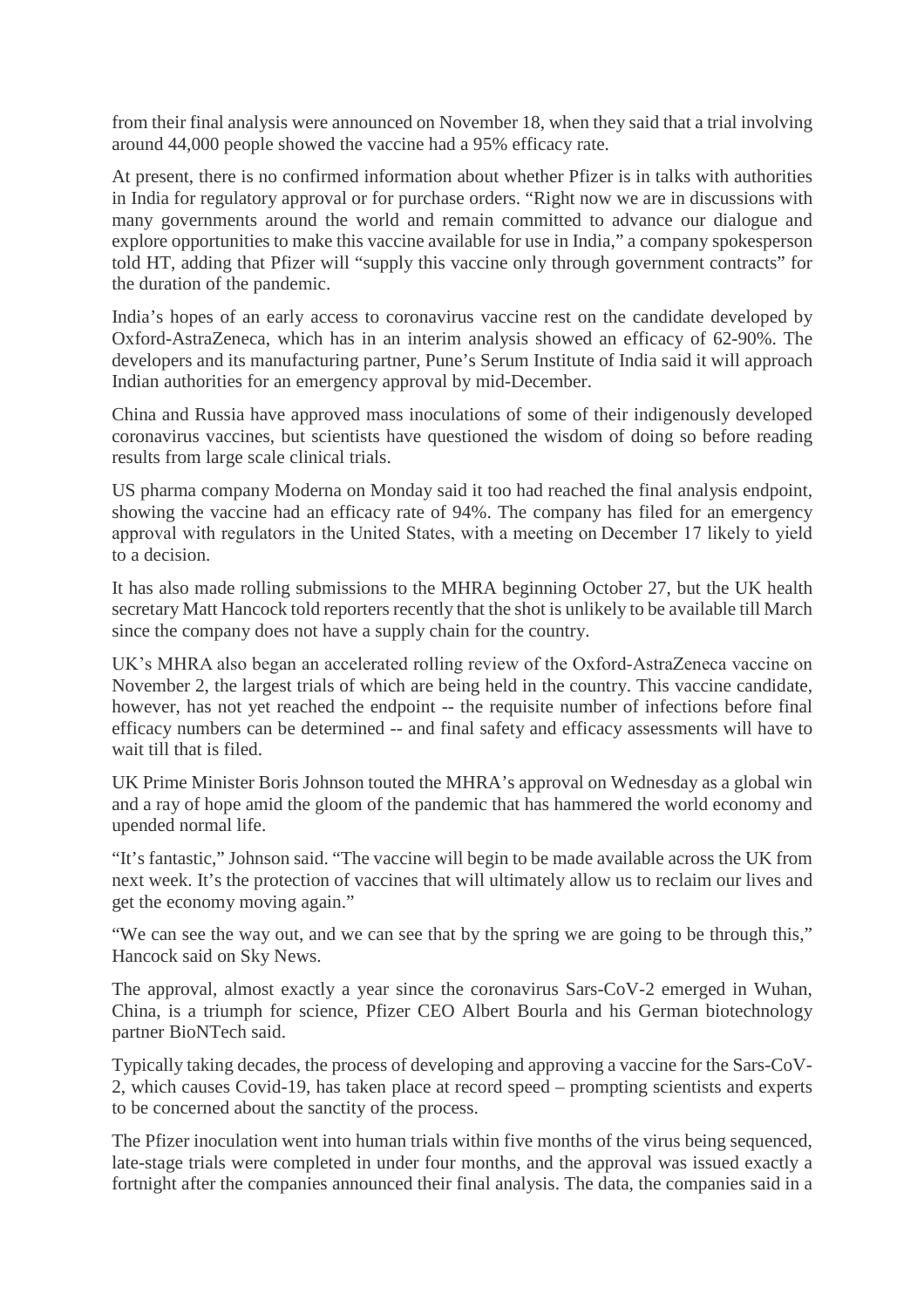statement on Wednesday, was given to regulators as part of "rolling submissions" as trials progressed.

But the breakneck speed at which approval was given drew criticism from Brussels where, in an unusually blunt statement, the European Union's drugs regulator said its longer procedure to approve vaccines was more appropriate as it was based on more evidence and required more checks.

Britain's medicines regulator approved the vaccine in record time by doing a "rolling" concurrent analysis of data and the manufacturing process while Pfizer raced to conclude trials.

"With 450 people dying of COVID-19 infection every day in the UK, the benefits of rapid vaccine approval outweigh the potential risks," said Andrew Hill, senior visiting research fellow in the Department of Pharmacology at the University of Liverpool, news agency Reuters reported.

The US Food and Drug Administration (FDA) is set to meet on December 10 to discuss whether to recommend emergency use authorisation of the Pfizer/BioNTech vaccine and the European Medicines Agency (EMA) said it could give emergency approval for the shot by December 29.

#### **Covid-19: What you need to know today (Hindustan Times: 20201203)**

#### https://epaper.hindustantimes.com/Home/ArticleView

The UK, which has a patchy record in managing the coronavirus disease — it was, after all, the first country to decide to bank on herd immunity before it realised the folly of the approach — became the third country (after China and Russia) and the first Western one to approve a vaccine for Covid-19.

China has approved three vaccines for emergency use; Russia, two. The UK's regulatory approval for the mRNA vaccine developed by Pfizer Inc and BioNTech SE came on Wednesday, and the first shots of the vaccine are likely to be administered as early as the end of next week. The UK has said it is expecting deliveries of 800,000 of the 40 million doses of the vaccine it has ordered, next week. The Pfizer/BioNTech vaccine is a two-dose one that needs to be stored at Antarctic temperatures (which also means the vaccines can't be moved around too much), which means the UK may well be able to vaccinate 400,000 of its people from the first delivery. Analysts expect the country to receive a few million doses of the vaccine this year; the shots will be administered by the UK's National Health Service. The UK has firm agreements with a clutch of vaccine makers for around 350 million doses, which should be adequate for a country of 67 million.

Thus, a country that did almost everything wrong at the start of the pandemic has emerged at the vanguard of countries poised to get the better of the disease as the world enters 2021, a year that will be defined by vaccines and vaccination efforts, almost as much as 2020 was by the Sars-Cov-2 virus and Covid-19.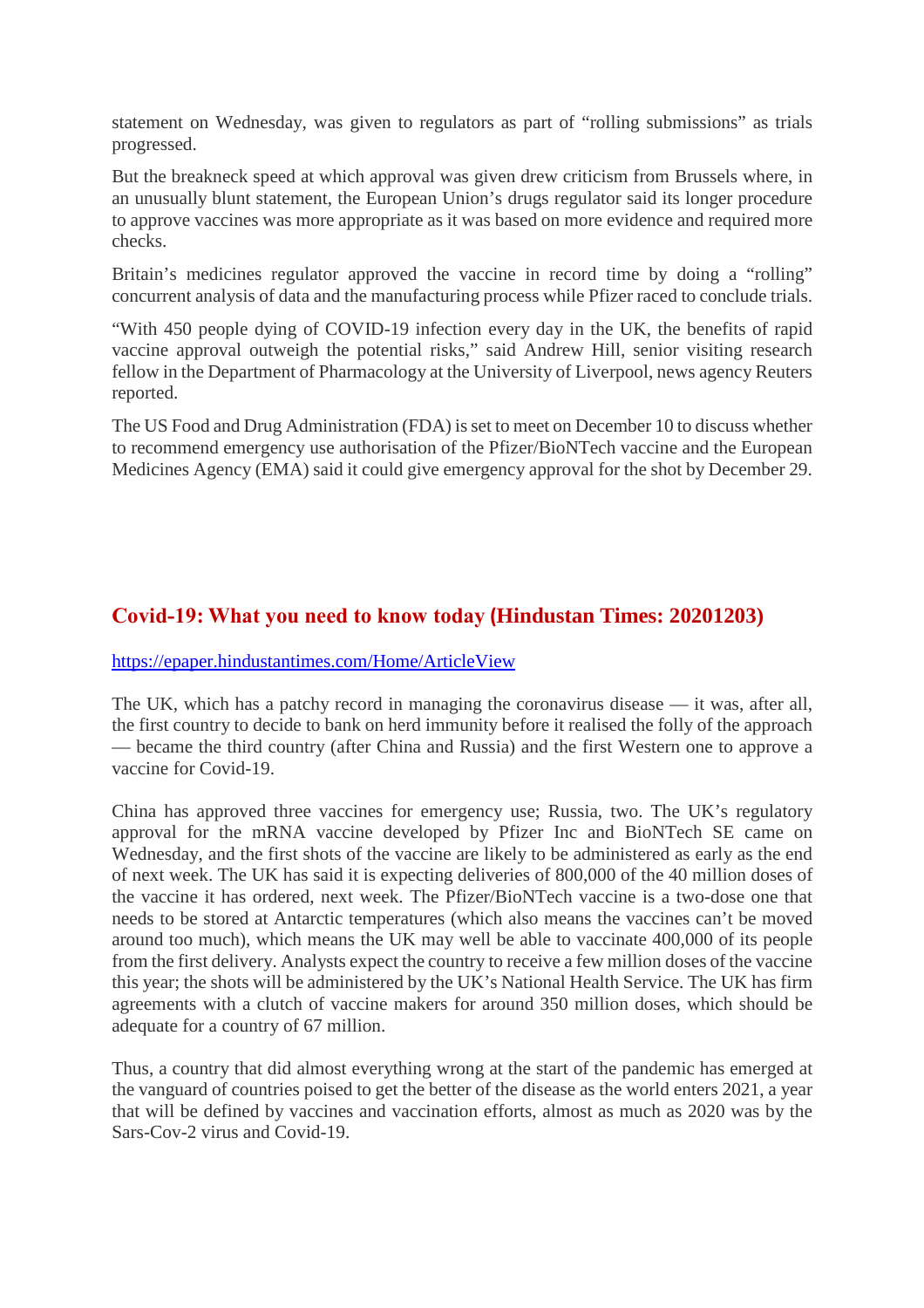There's been some confusion over India's own vaccine plans, which too have gathered steam — the country is betting on the Astra Zeneca/Oxford vaccine, made in Pune by Serum Institute of India; the UK too has a large order with AstraZeneca, for around 100 million doses, and is pressing ahead with regulatory approval of the vaccine, which released trial data that has come in for some scrutiny (and may well prevent the US drug regulator, for instance, from approving the vaccine in that country). There is a trial of this vaccine on in India as well (although the country can approve the vaccine based on the results of its UK/Brazil trial that have been released) but the confusion doesn't stem from that front — it comes from an almost throwaway comment by health secretary Rajesh Bhushan on Tuesday, that the Indian "government never spoke about vaccinating the entire country". The comment, which has been followed by radio silence, at least on his part, goes against what Prime Minister Narendra Modi said — that all Indians will be vaccinated. Sure, Indian Council of Medical Research chief Balram Bhargava (who was at the same briefing as Bhushan) sought to explain the health secretary's comment by saying that the purpose of vaccination is to "break the chain of infection", and that "if we are able to vaccinate a critical mass of people and break the virus transmission, we may not have to vaccinate the entire population".

It's important to clarify that the coronavirus vaccines being developed are not for everyone. They are for adults only. None of the vaccine trials thus far, bar one, has been on anyone under the age of 18 years. The exception is the Pfizer/BioNTech trial that, in September, recruited children who were 15-17 years old (in October, it recruited more children, some as young as 12). But the results of this part of the trial are still not out. And it is unlikely that Bhushan had this nuance in mind when he said what he did.

As for Bhargava's explanation, while technically correct, it is perhaps only marginally less dangerous than the UK's original herd-immunity strategy. This is not how you crush a pandemic as infective and as debilitating to body, spirit, and the economy as Covid-19.

There's also a scientific basis for vaccinating everyone. As Eric Topol and Dennis Burton of The Scripps Research Institute, La Jolla, California wrote recently in Nature Medicine, at the end of a brief but illuminating note that discussed natural and vaccine-based immunity: "Overall, we are optimistic, given the number of platforms being investigated and the huge ongoing efforts, that a vaccine (or vaccines) against COVID-19 with immune responses and protection superior to that achieved through natural infection is an achievable goal."

While, as the authors say, more data from the trials as well of infections is needed, questions remain on the extent of natural immunity of people who were infected but remained asymptomatic. Leaving it to nature is a risk the world can't afford to take.

Universal vaccination is the only solution.

**New Cases**

**Delhi runs record 78k tests, positivity rate drops to 5% Delhi reported 3,944 new cases and 82 deaths due to the virus on Wednesday (Hindustan Times: 20201203)**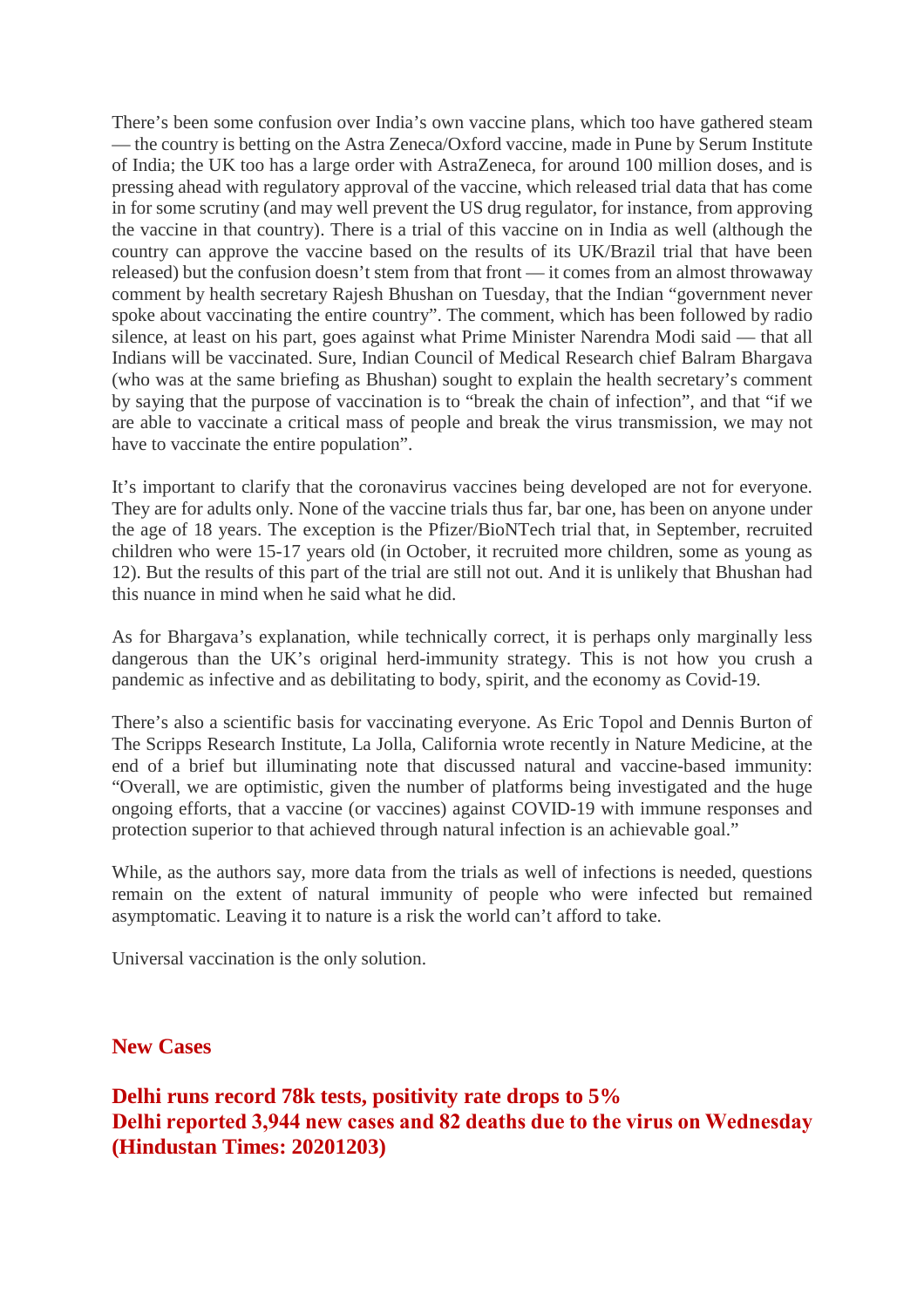#### https://epaper.hindustantimes.com/Home/ArticleView

A health worker collects a swab sample for Covid-19 testing at Tilak Nagar in New Delhi on Wednesday. Sanchit Khanna/HT PHOTO

Delhi on Wednesday created a new record, conducting more than 70,000 tests for the viral Covid-19 in a day, almost half of which were done using the more accurate RT-PCR method.

The daily state bulletin on Wednesday said that the city had conducted 78,949 tests in a day, including the highest number of RT-PCR tests at 36,370.

The state reported 3,944 new cases and 82 deaths due to Covid-19 on Wednesday, taking the total number of people affected by the viral infection in the city to more than 578,000.

At least 9,342 people have succumbed to the virus, so far.

So far, the highest number of tests conducted in a day in the city was 69,051 on November 28.

The government had planned to scale up testing to between 100,000 and 120,000 tests a day in mid-November after a meeting with Union home minister Amit Shah.

Despite the high number of tests, the positivity rate — proportion of samples that return positive among those tested — dipped to 5%. The positivity rate in the city has dropped below the current 5% only once so far.It was 4.99% on October 6.

During the "third wave" of cases, the daily positivity rate in the city had shot up to a high of 15.33% on November 15.

"Positivity declined to 5% today from 15.26% on November 7. Highest total tests 78949 and highest RT-PCR tests (36,370) ever with lowest RT-PCR positivity of 8.99%. Steadily corona cases and positivity coming down. Hope this will continue. Please observe all precautions," said Delhi health minister Satyendar Jain in a tweet. On November 7, the positivity rate as per RT PCR tests had touched 30%, the highest so far.

Experts believe that the spread of the infection has been controlled if a positivity rate of 5% or less is maintained for two weeks.

During the month of November, there was a difference of almost 16% on average in positivity rate of RT-PCR tests and rapid antigen tests conducted, data shared by the health minister shows. For Tuesday, the positivity rate of samples tested using RT-PCR and other molecular tests was 8.9% as compared to 1.6% among those tested using rapid antigen test.

"The current peak in the number of cases was driven by the interaction of people during the festive season and the high levels of pollution. Now, both have gone down – people are stepping out but there is no mad rush at the markets and the pollution levels are also much better. With such a huge number of cases, I think at least 40% or even more of Delhi's population may have been exposed to the infection. This means we are unlikely to see huge surge in number of cases again; now fewer number of infections would persist," said Dr Shobha Broor, former head of the department of microbiology at the All India Institute of Medical Sciences.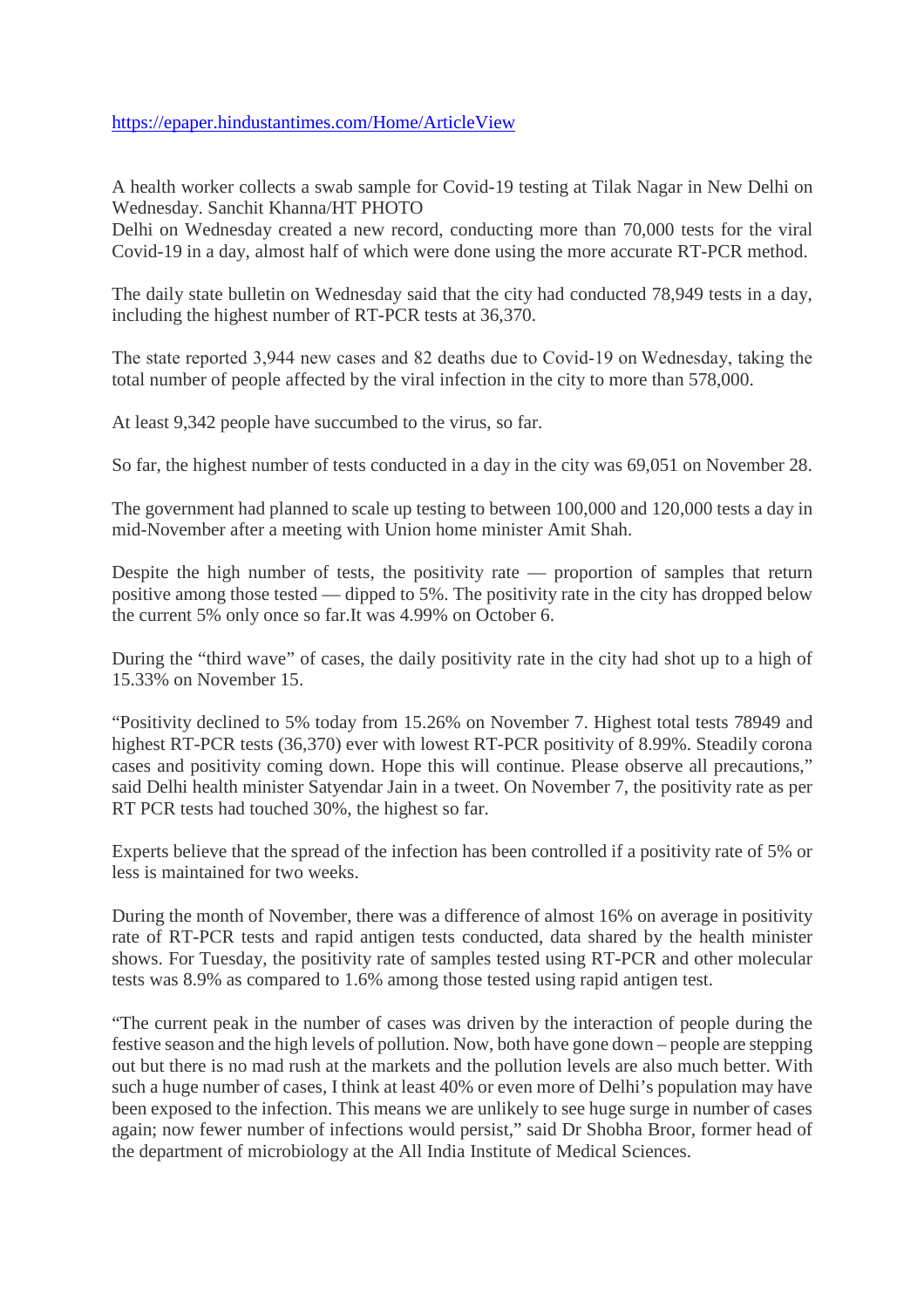With the decrease in the number of cases being reported daily, the number of hospitalisations has also gone down. For the first time since November first week, the number of people admitted to hospitals across the city with the infection came down to 7,366.

This is still higher than the peak number of hospitalisation – just over  $7,000$  – seen during the second surge in the number of cases Delhi had seen in September. As for the first wave of infections, at its peak just over 6,200 people were in hospitals.

The rising number of hospitalisations, especially those in need of critical care, had prompted the Delhi government to increase 663 ICU beds in its own hospitals and ask around 75 private hospitals to reserve 80% of their total ICU beds for the treatment of Covid-19.

"Bed vacancy for Covid patients in Delhi hospitals increased to 11,341 from 7,973 since Nov 11 (more than 60% Covid beds are now vacant). During the same period, ICU bed vacancy increased to 1,732 from 518. Since Nov 7 Covid severity is coming down. Please observe all precautions," said Jain in a tweet.

As on Wednesday evening, almost 39% of the hospital beds earmarked for Covid-19 were occupied and just about 65% of the ICU beds were occupied, according to the data on government's Delhi corona app.

The ICU occupancy had gone up to 86% during the current surge in infections. Despite fewer hospitalisations, ventilator beds in big hospitals like Sir Ganga Ram, Indraprastha Apollo, Max, and Fortis continue to be completely full.

"Our ICUs are still running at capacity and even the wards are full. This is because we had long waiting lists of people and we get patients referred to from smaller centres as well. However, seeing that the number of cases in the city are on the decline, it is likely that we will start seeing a decline in some says," said Dr Vikas Maurya, director and head of the department of pulmonology at Fortis, Shalimar Bagh.

#### **Vaccine (The Asian Age: 20201203)**

http://onlineepaper.asianage.com/articledetailpage.aspx?id=15259802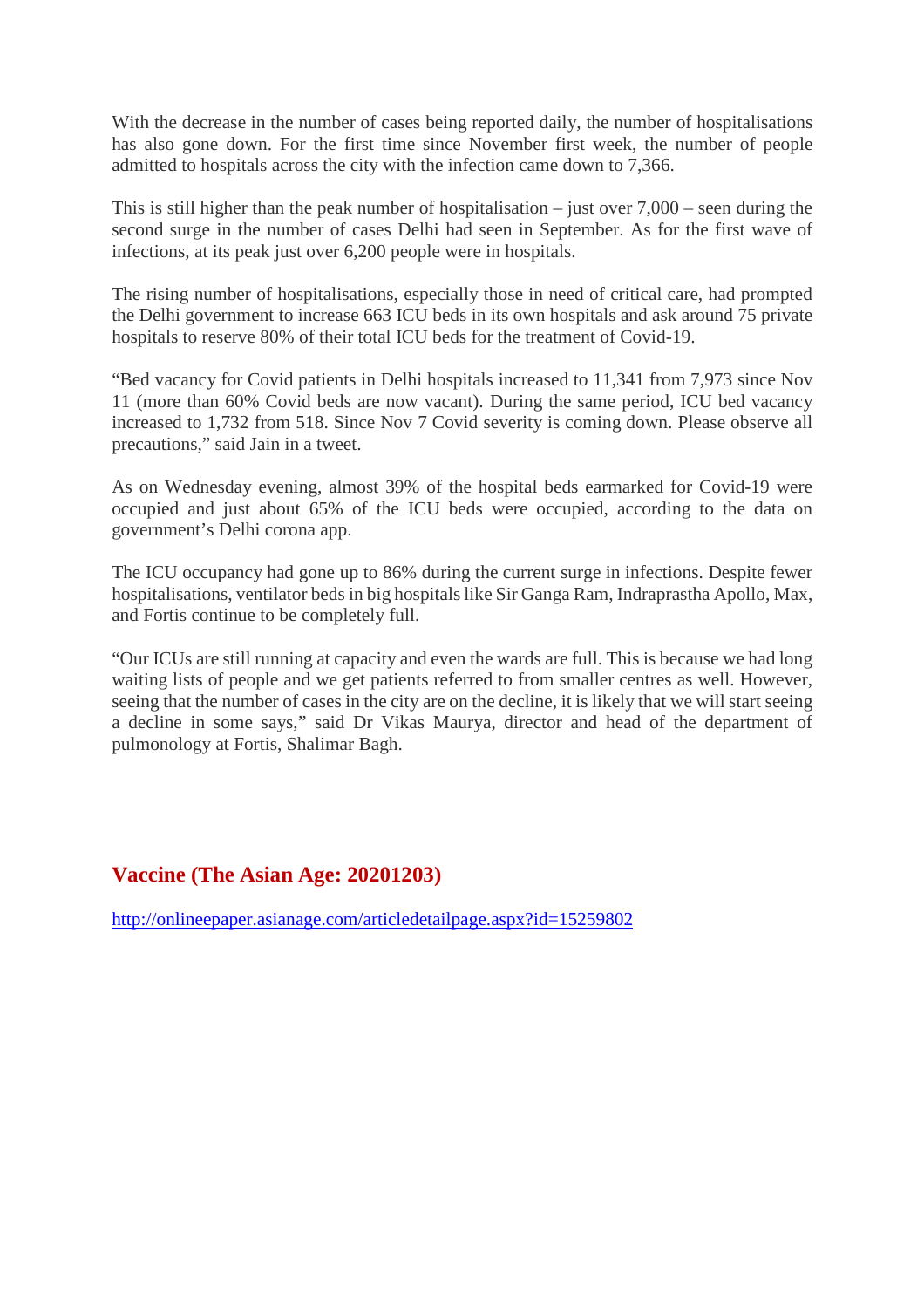## Covid: UK okays vaccine, shots to roll out next week

Help is on its way... we can see the dawn: UK health secy

London, Dec. 2: The UK on Wednesday became the first country to the approve Pfizer/BioNTech vaccine against Covid-19 after "rigorous" analysis by its independent regulator, paving the way for mass vaccinations from as early as next week among people at the<br>highest risk of death from the deadly virus.

The British regulator. the Medicines and products Healthcare Regulatory Agency (MHRA), says the jab. which claims to offer up to 95 per cent protection against Covid-19 illness, is safe for roll out.

The UK government said the approval follows<br>a "rigorous" analysis of the data, conducted at a faster pace but without any compromise on standards.

Prime Minister Boris Johnson welcomed the fantastic news and confirmed that the vaccine will begin to be made available from next week.

"It's the protection of vaccines that will ultimately allow us to reclaim our lives and get the economy moving again," Mr Johnson, a Covid-19 survivor, said.

The vaccines require two doses 21 days apart, with strong immunity<br>response kicking in after seven days of the second dose. The MHRA said it will continue to monitor the data on a rolling

The Pfizer/BionTech formula is an mRNA vaccine that uses a tiny fragment of genetic code from the pandemic virus to teach the body how to fight Covid-19 and build immunity. An mRNA vaccine has never been approved for use in humans before, with people only receiving them in clinical trials so far.



The vaccine must be stored at around -70C and will be transported in special boxes, packed in dry ice. Once delivered, it can be kept for up to five days in a fridge.

#### No link between vaccine shot, 'adverse' reaction in trial: DCGI

New Delhi, Dec. 2: A probe initiated by the Controller Drugs General of India (DCGI) into an alleged "serious adverse event" reportedly suffered by an Oxford Covid-19 vaccine trial participant in Chennai has found that it was not related to the shot<br>administered to him, official sources said.

The DCGI arrived at conclusion the on Wednesday based on the recommendations of an independent expert committee constituted to look into the claim of "serious adverse  $\mathbf{a}$ event" during the

basis once the vaccines are deployed among the British public.

"I am thrilled. Help is on its way... we can see Serum Institute trial at a site in Chennai.

The team comprised a doctor each from AIIMS. Safdarjung Hospital, PG Institute of Medical Education and Research, Chandigarh, Lady Hardinge Medical College and Maulana Azad Medical College.

Last week, the 40-yearold man who was a volunteer in the third phase of the vaccine trial in Chennai, claimed to have suffered serious neurological and psychological symptoms after taking the experimental shot. **PTI** More on Page 4

the dawn. Let's redouble our efforts to follow the lockdown rules," said health secretary UK Matt Hancock.  $-PTI$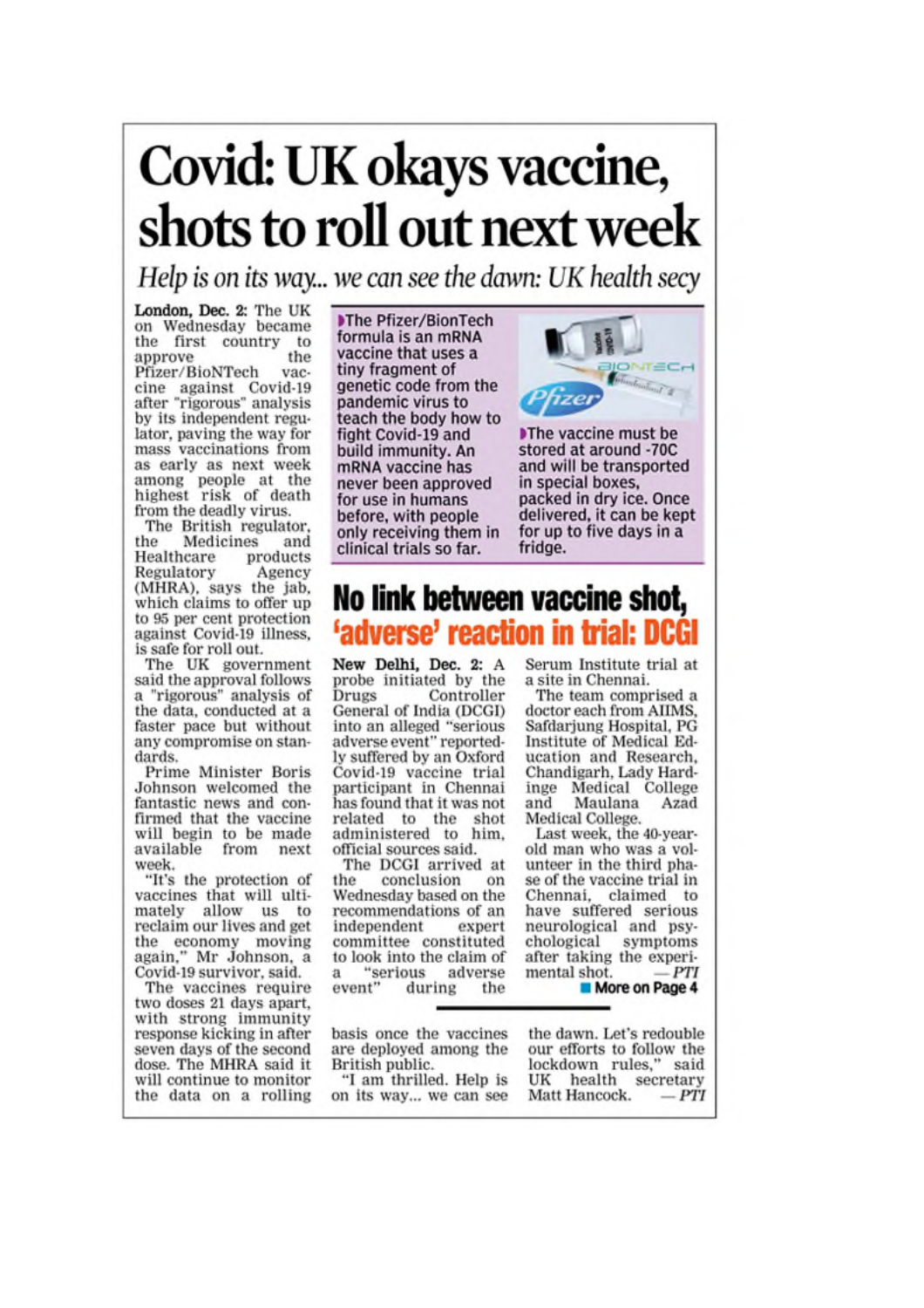#### **Cancer survivors**

#### **Cancer survivors at higher risk of dying from flu: Study (New Kerala: 20201203)**

#### https://www.newkerala.com/news/2020/209282.htm

Survivors from a wide range of cancers are more likely than people in the general population to be hospitalised or die from seasonal influenza even several years after their cancer diagnosis, warn researchers, including one of Indian-origin.

The study, published in the journal EClinicalMedicine, suggests that cancer survivors are also likely to be at higher risk of severe Covid-19 outcomes.

The research team from the London School of Hygiene iamp; Tropical Medicine (LSHTM), analysed medical records from 1990 to 2014 of more than 630,000 people in the UK, including over 100,000 survivors of a range of cancers.

Comparing the rates of influenza hospitalisation and death between cancer survivors and the cancer-free population, they found that the risk of these outcomes was more than nine times higher in survivors from lymphomas, leukaemia, and multiple myeloma, compared to those with no prior cancer.

Crucially, this raised risk persisted for at least 10 years after cancer diagnosis.

Despite the risks being raised compared to the general population, the absolute risks of developing severe flu were still relatively low, with about 1 in 1000 survivors of these types of cancer hospitalised with flu each year.

Survivors from other types of cancer also had more than double the risk of severe influenza outcomes for up to five years from diagnosis.

These findings persisted even after accounting for other suspected risk factors such as old age, smoking, socioeconomic status, body mass index and other illnesses.

The researchers also found that cancer survivors were more likely to have other diseases that are associated with increased risk of severe Covid-19 outcomes, such as heart disease, diabetes, respiratory disease and kidney disease.

"These findings have an immediate relevance as we enter the winter period we have a flu vaccine available, and the likelihood of a Covid-19 vaccine in the near future," said study author Krishnan Bhaskaran from LSHTM.

"Understanding how vaccination should be prioritised to protect the most vulnerable will be crucial over the next few months," Bhaskaran noted.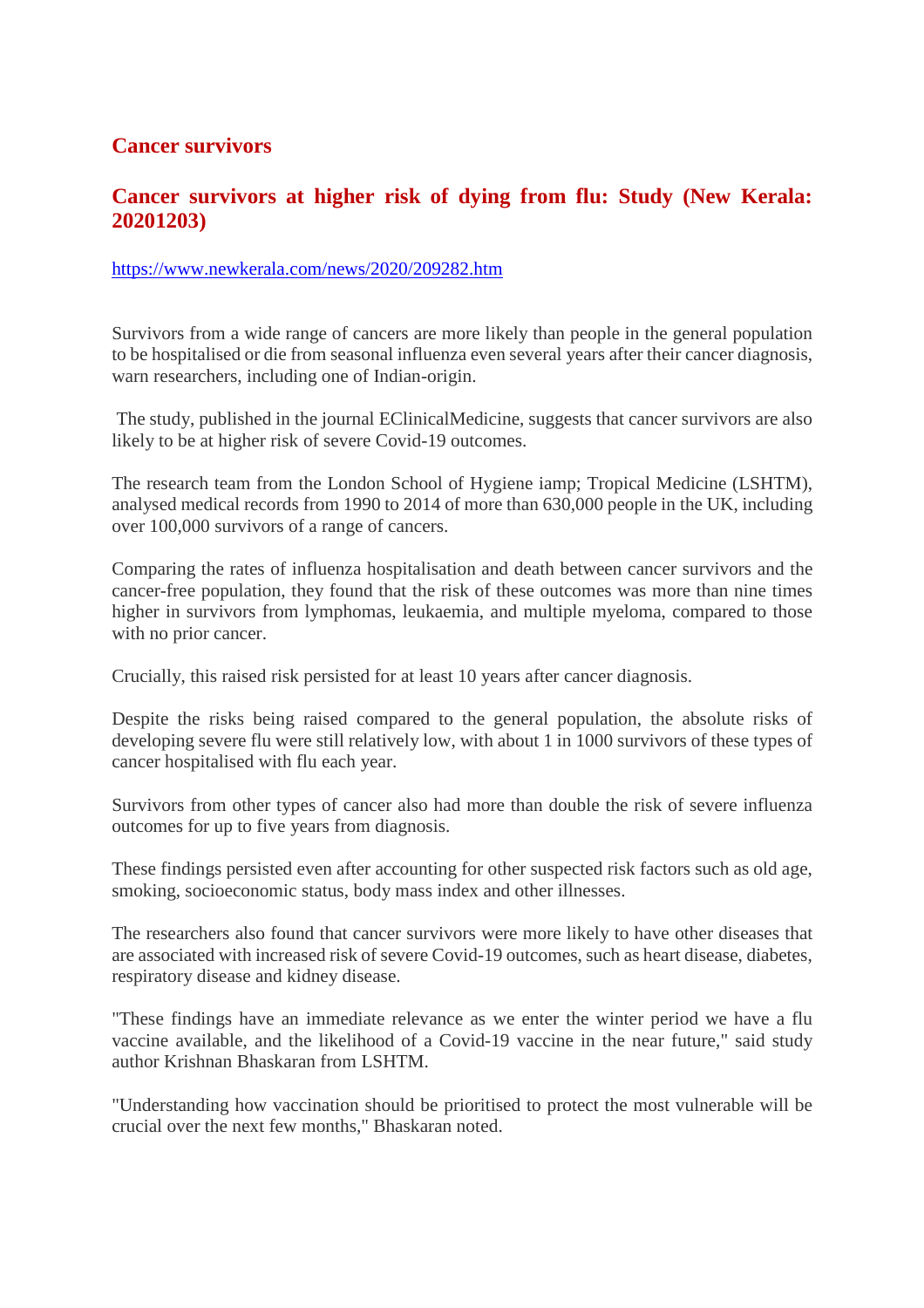#### **Alzheimer's disease**

#### **AI model uses retinal scans to predict Alzheimer's disease (New Kerala: 20201203)**

#### https://www.newkerala.com/news/2020/209228.htm

A form of artificial intelligence (AI) designed to interpret a combination of retinal images was able to successfully identify a group of patients who were known to have Alzheimer's disease, say researchers.

According to the study, published in the British Journal of Ophthalmology, the novel computer software looks at retinal structure and blood vessels on images of the inside of the eye that have been correlated with cognitive changes.

The findings provide proof-of-concept that machine learning analysis of certain types of retinal images has the potential to offer a non-invasive way to detect Alzheimer's disease in symptomatic individuals.

"Diagnosing Alzheimer's disease often relies on symptoms and cognitive testing. Additional tests to confirm the diagnosis are invasive, expensive, and carry some risk," said study author Sharon Fekrat from Duke University in the US.

"Having a more accessible method to identify Alzheimer's could help patients in many ways, including improving diagnostic precision," Fekrat added.

The team built on earlier work in which they identified changes in retinal blood vessel density that correlated with changes in cognition.

They found decreased density of the capillary network around the centre of the macula in patients with Alzheimer's disease.

Using that knowledge, they then trained a machine learning model, known as a convolutional neural network (CNN), using four types of retinal scans as inputs to teach a computer to discern relevant differences among images.

Scans from 159 study participants were used to build the CNN 123 patients were cognitively healthy, and 36 patients were known to have Alzheimer's disease.

"We tested several different approaches, but our best-performing model combined retinal images with clinical patient data," said study lead author C Ellis Wisely.

"Our CNN differentiated patients with symptomatic Alzheimer's disease from cognitively healthy participants in an independent test group," Wisely added.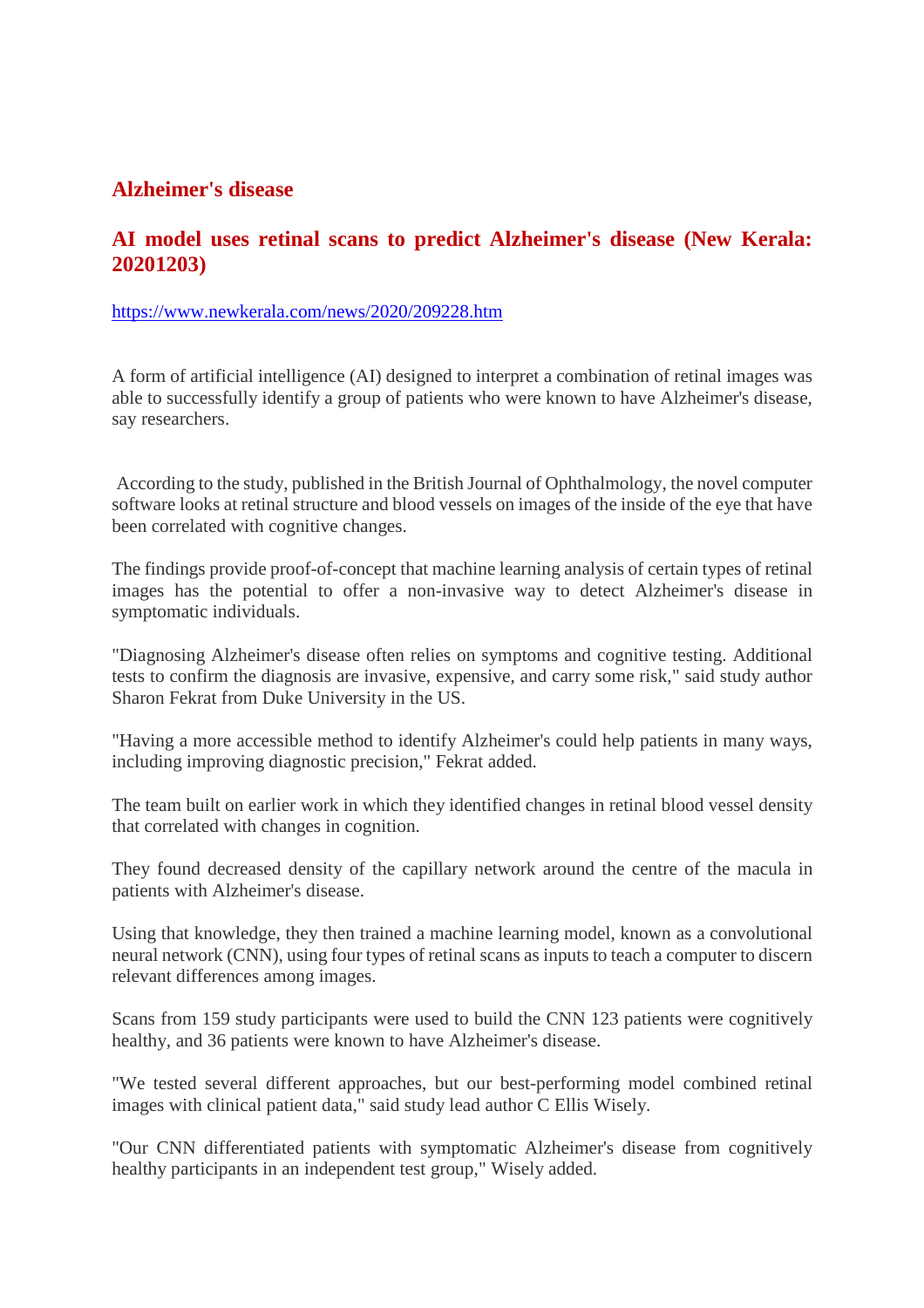The researchers noted that additional studies will also determine how well the AI approach compares to current methods of diagnosing Alzheimer's disease, which often include expensive and invasive neuroimaging and cerebral spinal fluid tests.

#### **Kidney Transplant**

#### **Dr. L H Hiranandani Hospital: How COVID Impacts Kidney Transplant (New Kerala: 20201203)**

#### https://www.newkerala.com/news/2020/209123.htm

The Whole world has been engulfed by the COVID-19 pandemic. COVID-19 is the perfect pandemic. It has the capability to ruin health and it all its facets-physical, mental, social, spiritual, and economic health. The economic health is likely to create a recession in many countries.

As per Dr. L H Hiranandani Hospital just because there is a pandemic afoot does not reduce the burden of other disorders. The end-stage renal disorder is one of those illnesses. As patients thus afflicted were not keen to come to the hospital during the time, their conditioned worsened. The dialysis frequency had to be increased temporarily to stabilize their condition. Statistics reveal that the percentage of people with more vulnerabilities related to kidney disease has grown from 25.1% to 56.9% in 2020 due to the pandemic.

At the initial times there was fear both amongst the professionals that COVID-19 was known to drastically reduce the immunity of a patient and then post operatively immune suppressants would have to be exhibited. Thus the 'double whammy' of a patient who gets infection would land into a serious situation that could jeopardize the life of the recipient. Thus, the numbers of transplant feel and correspondingly the number in the dialysis centers increased!!

At this moment the Dr. L H Hiranandani Hospital that is approved for renal transplant by the Government of Maharashtra is also taking up the challenge to reassure patients that there will not be a challenge if they choose to go in for a transplant as the hospital has very strict protocols for Infection Control and also COVID as the areas are fully separate and even the staff attending are completely different. Yet the challenge is for the patient to overcome the inhibition and the mind set of getting transplant performed.

Dr. L H Hiranandani Hospital was felicitated by the Hon'ble Governor of Maharashtra for its sterling role for the city of Mumbai during the COVID pandemic. Dr. Sujit Chatterjee, CEO - Hiranandani Hospital represented the hospital. He also mentioned that, "We are at the forefront in this war against the COVID-19 virus. We stand shoulder to shoulder with the Government in this hour of crisis. We have treated a large number of cases, arguably the highest number amongst private hospitals in the city. The hospital was declared a dedicated COVID care hospital."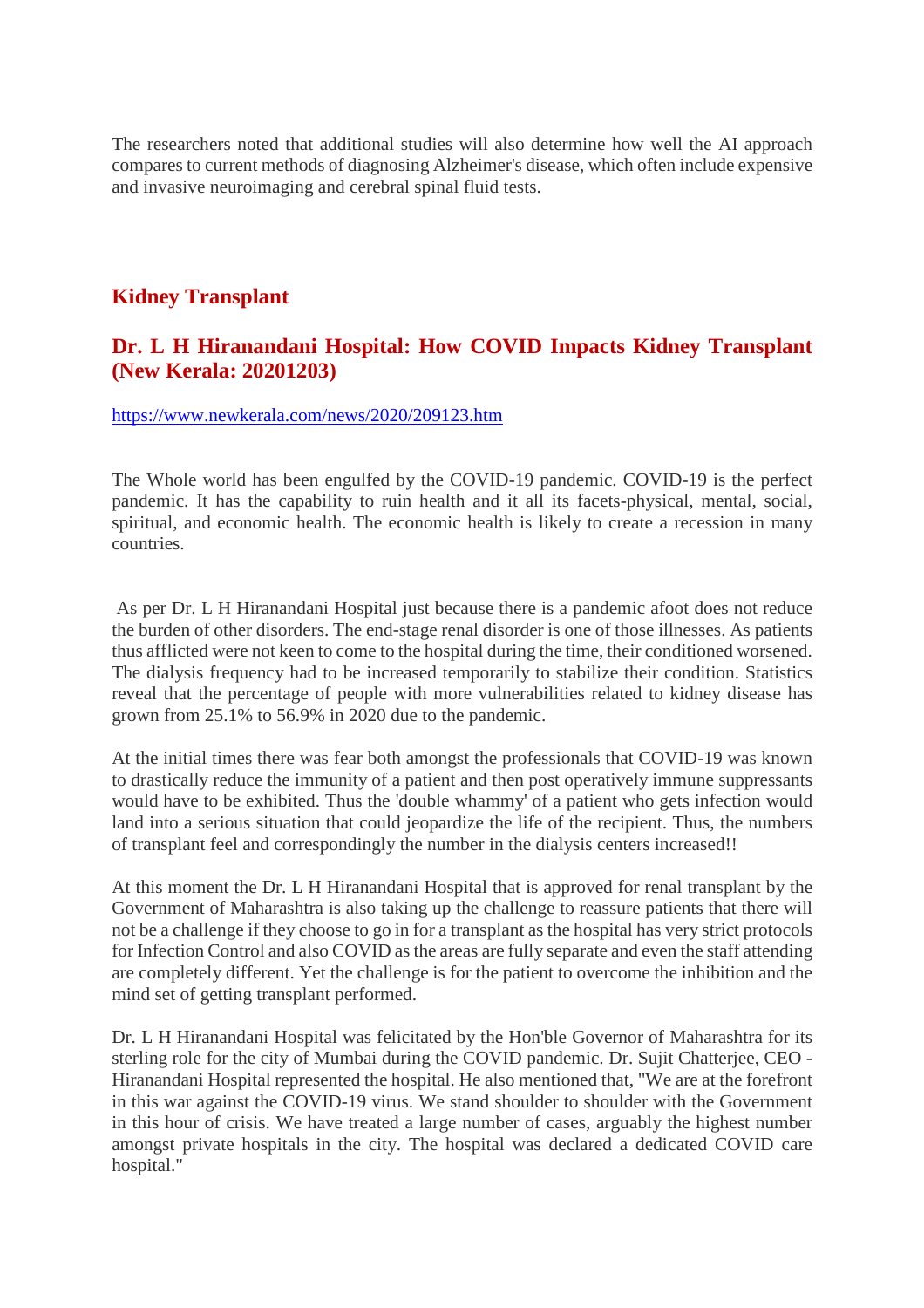This story is provided by NewsVoir. ANI will not be responsible in any way for the content of this article.

#### **Heart disease**

#### **Study reveals LGB adults may be less likely to take statins to prevent heart disease (New Kerala: 20201203)**

#### https://www.newkerala.com/news/2020/209113.htm

gay and bisexual (LGB) adults who may benefit from cholesterol-lowering medicine to prevent cardiovascular disease are less likely than non-LGB adults to take them, according to new research.

The research was published today in the Journal of the American Heart Association, an openaccess journal of the American Heart Association.

According to an American Heart Association scientific statement, LGB adults have higher cardiovascular disease risk than non-LGB adults, in part because they are more likely to smoke, drink alcohol, use drugs, and be obese. There is strong evidence that cholesterol-lowering medicines called statins help prevent cardiovascular disease in adults who do not yet have cardiovascular disease but have risk factors like high cholesterol or diabetes. When prescribed for someone not yet diagnosed with heart disease, this is referred to as primary prevention for cardiovascular disease. Statins also benefit people who already have cardiovascular disease; for these adults, statins are taken for secondary prevention.

"Our study was the first to estimate the prevalence of statin use among the LGB population," said study author Yi Guo, PhD, M.S.P.H., assistant professor of Health Outcomes and Biomedical Informatics at the University of Florida College of Medicine in Gainesville, Fla. "We compared the rate of statin use among LGB and non-LGB individuals using Facebookdelivered online surveys and observed that the LGB respondents had significantly lower rates of statin use for primary cardiovascular disease prevention compared to the non-LGB respondents, yet that was not the case in secondary prevention."

Guo and colleagues conducted an online survey between September and December 2019 using a paid advertising Facebook campaign. Targeting adult Facebook users in the U.S. with interests in LGB keywords, such as "gay pride," the researchers developed a series of ads linking to the survey. The survey asked about sexual orientation, gender identity, statin use, health status, chronic conditions, smoking status, and more.

Their analysis of 1,531 Facebook respondents ages 40 years and older revealed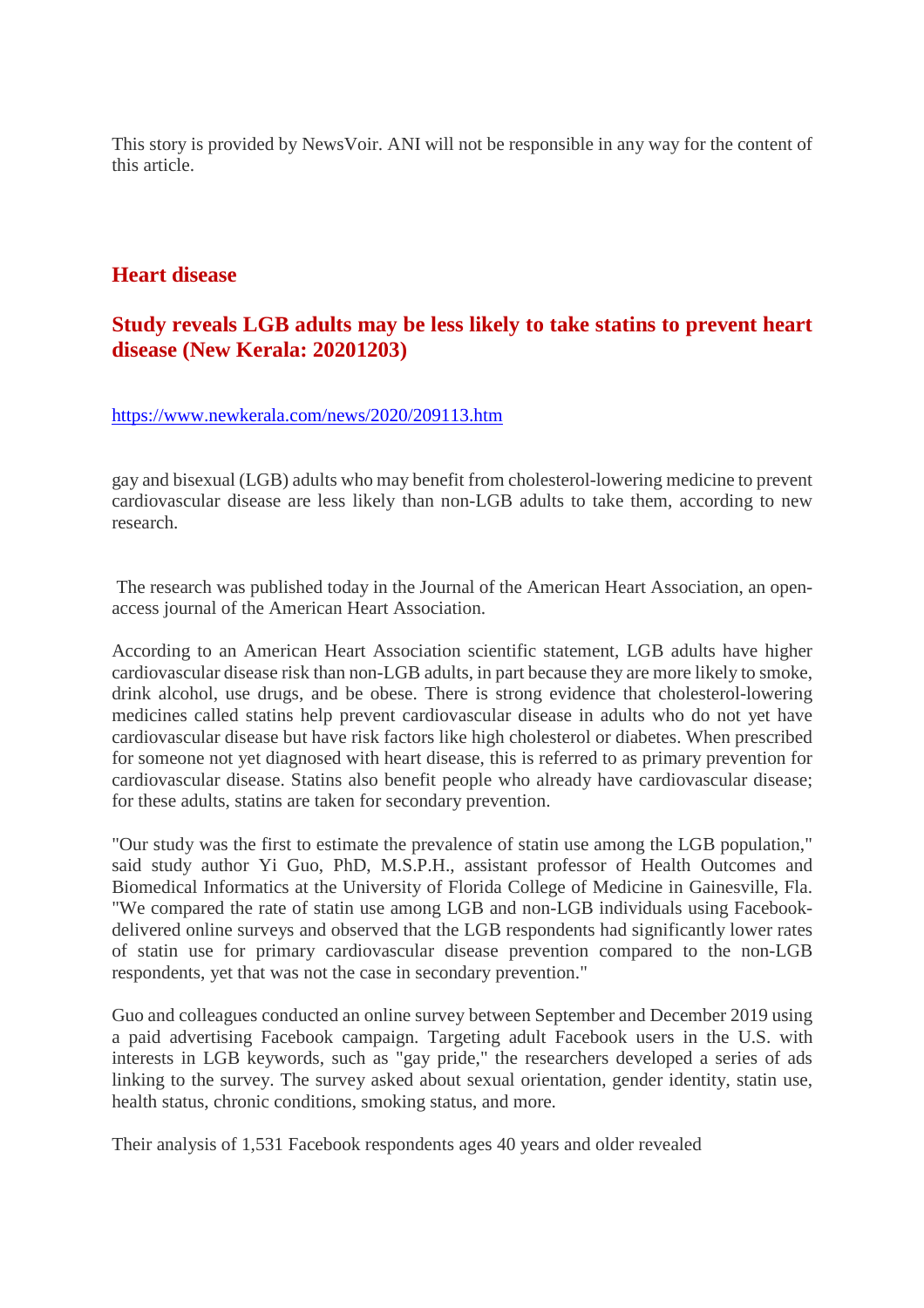More than 12 per cent identified as LGB.

Nearly a third of all respondents were taking statins.

Less than 21 of LGB adults were taking statins for primary prevention compared to nearly 44 per cent of non-LGB adults.

There was no notable difference in statin use between the LGB and non-LGB groups for secondary prevention. "There could be many reasons for the difference we observed," Guo said. "LGB individuals may not go to the doctor as often, which leads to lower chances of being recommended statins for cardiovascular disease prevention."

He adds that the LGB population may also be less aware of their cardiovascular disease risk and the protective effect of statins. "We were surprised to see such a big difference in primary prevention, with less than half of the rate as the non-LGB population. This highlights the urgent need for tailored interventions and campaigns that promote the awareness of statin use and cardiovascular health in the LGB population."

"Health care providers should address their own biases and understand the complexities of LGB patients, making sure to provide guideline-directed recommendations in a culturally competent way," said study co-author Jiang Bian, PhD, associate professor of Health Outcomes and Biomedical Informatics at the University of Florida College of Medicine.

"What we have found is very much in line with the American Heart Association's statement for LBGTQ adults," Bian said. "First, more research is needed to better understand the cardiovascular disease health risks and outcomes in the LGB population. Second, educational programs are needed to educate health professionals on these unique health risks and outcomes in the LGB population and the appropriate way to communicate with LGB people."

Among the study's limitations are that using Facebook as a source may not accurately represent the LGB population as a whole, and the health information was self-reported. "However, since no studies have reported the prevalence of statin use in the sexual- and gender minority population, our study provides important initial data and validates the need for additional research," Guo said. "We need detailed studies to help us understand LGB statin use with clinical data from the real-word, such as those in electronic health records (EHRs) or administrative claims."

#### **COVID-19 may deepen depression, anxiety**

**COVID-19 may deepen depression, anxiety, and PTSD among pregnant, postpartum women (New Kerala: 20201203)**

https://www.newkerala.com/news/2020/209105.htm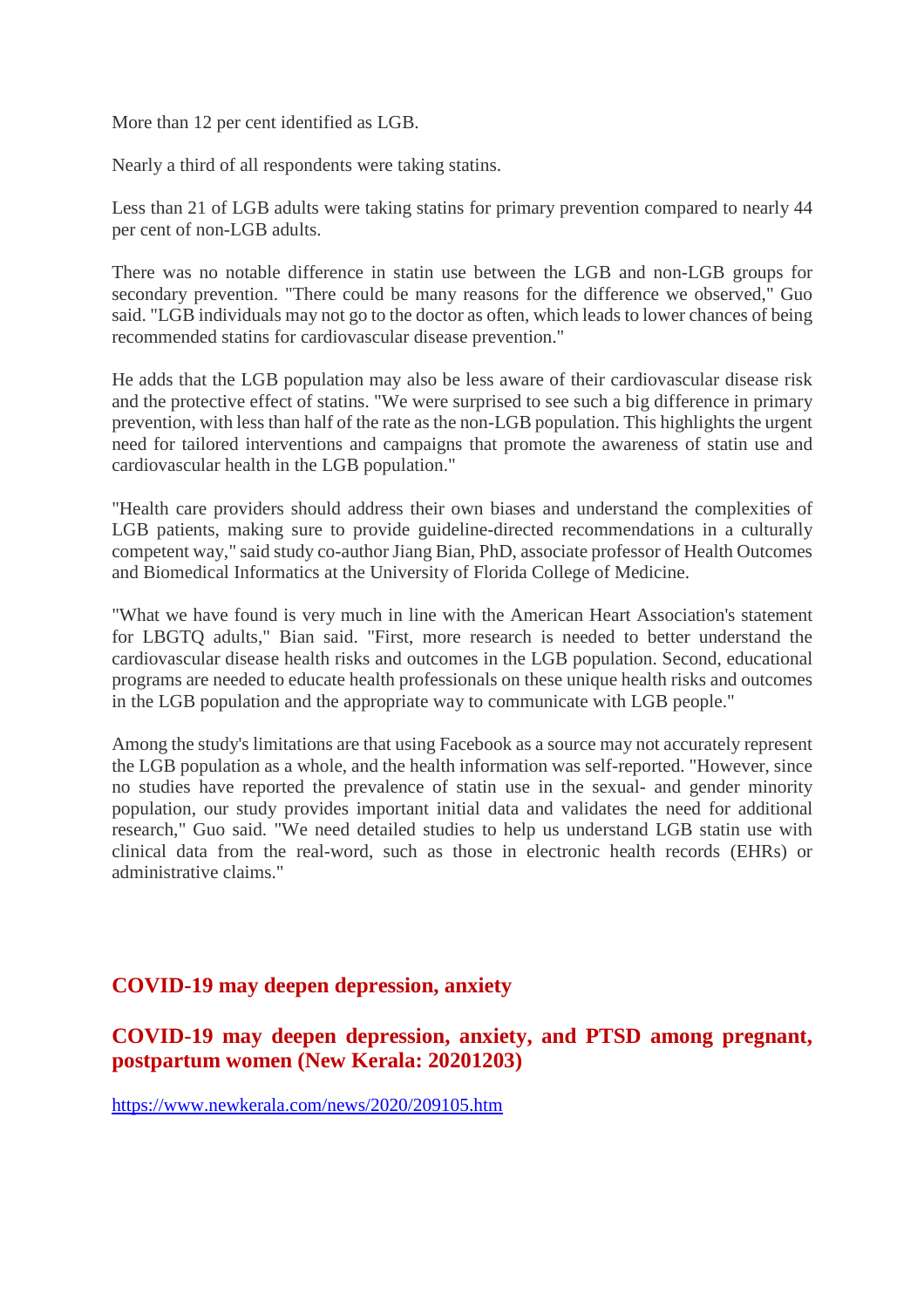In a new study published in Psychiatry Review, researchers from Brigham and Women's Hospital surveyed pregnant women and those who had recently given birth, finding concerning rates of depression, generalised anxiety, and post-traumatic stress disorder (PTSD) symptoms, which were found to be exacerbated by COVID-19-related grief and health worries.

"We know the perinatal period is already a time in which women are particularly vulnerable to mental health concerns," said corresponding author Cindy Liu, PhD, of the Department of Pediatric Newborn Medicine and the Department of Psychiatry. "We primarily wanted to see what factors related to the pandemic might be associated with mental health symptoms."

The researchers launched the Perinatal Experiences and COVID-19 Effects Study (PEACE) to better understand the mental health and well-being of pregnant and postpartum individuals within the U.S. during the COVID-19 pandemic. Among 1,123 of these women surveyed between May 21 and August 17, 2020, the researchers found that more than 1-in-3 (36.4 percent) reported clinically significant levels of depression. Before the pandemic, rates of perinatal depression (depression occurring during or after pregnancy) were generally considered to be 15-20 per cent. Furthermore, 1-in-5 (22.7 per cent) reported clinically significant levels of generalized anxiety, and 1-in-10 (10.3 per cent) reported symptoms above the clinical threshold for PTSD.

In particular, the researchers found that approximately 9 per cent of participants reported feeling a strong sense of grief, loss, or disappointment as a result of the pandemic. This group was roughly five times more likely to experience clinically significant measures of mental health symptoms. More respondents (18 percent) reported being "very worried" or "extremely worried" about COVID-19-related health risks. This group was up to over four times more likely to experience clinically significant psychiatric symptoms.

The researchers recruited participants for the PEACE survey primarily via word-of-mouth, using posts on email lists and in social media groups. They noted that as a result, the sample population was fairly homogenous 89.9 per cent were white, 92.1 percent were at least collegeeducated, and 98 per cent were living with their spouse or partner. The household income for 45 per cent of the participants was over USD 150,000.

"People who are working from home, who have maternity leave, or who simply have the time to do a survey like this are disproportionately white and well-off," Liu said. "That is a limitation to this work. Through a survey, we can get in-depth information very quickly, but we are missing the perspectives of various important segments of the population."

The researchers used standardized measures for evaluating COVID-19-related health worries and experiences of grief. "We were looking for associations that inform what we can do as clinical providers to better support families during this time," said co-author Carmina Erdei, MD, of the Department of Pediatric Newborn Medicine. "We wanted to know what is being taken away when a new mother is not able to participate in the usual rituals around birth and welcoming a new family member. The survey responses offer valuable insight into that and help guide what we as health care professionals can do better."

The researchers were able to examine how previous mental health diagnoses, as self-reported by the respondents, impacted these rates. They found that those with pre-existing diagnoses were 1.6-to-3.7 times more likely to have clinically significant measures of the three conditions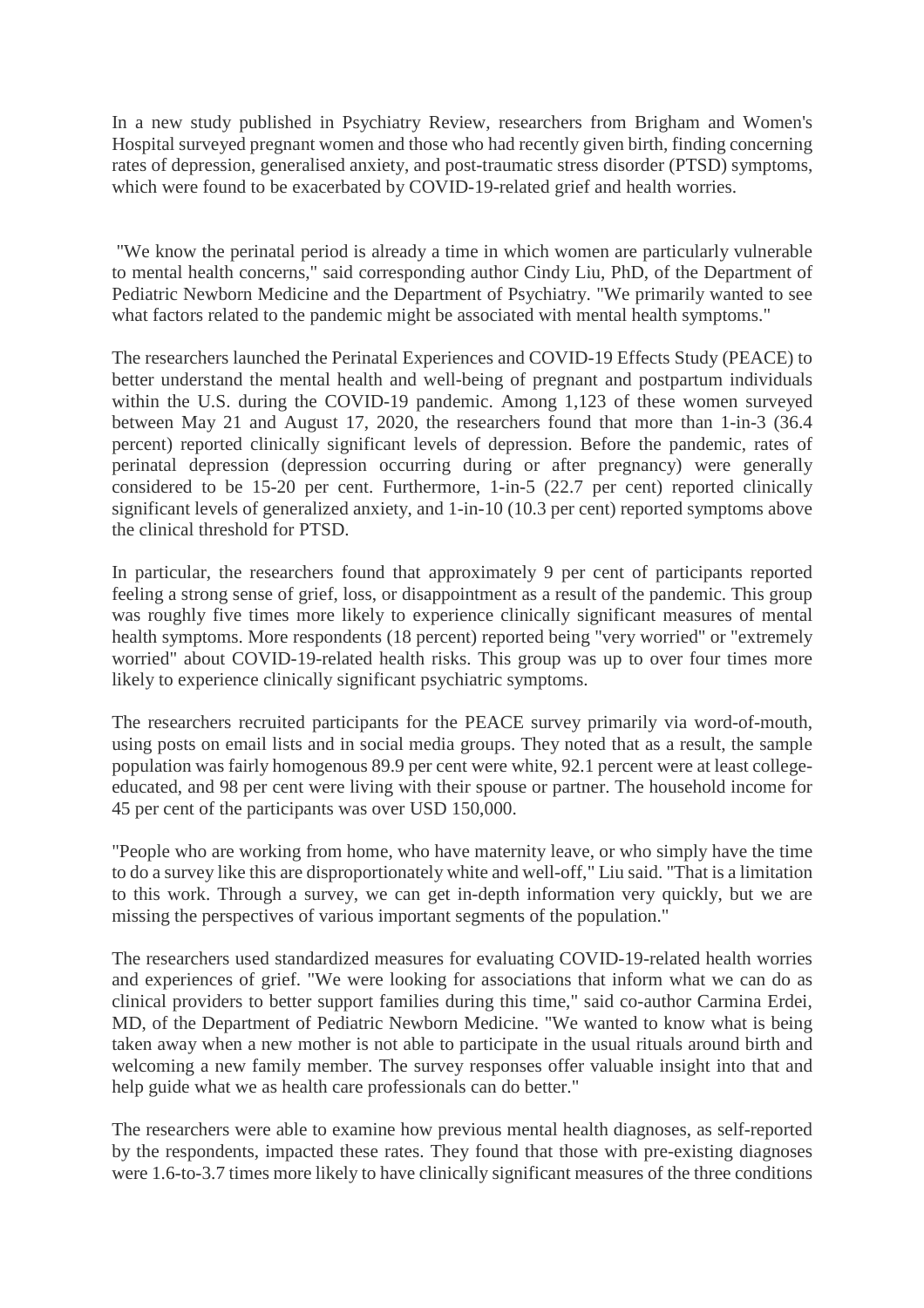analyzed. But elevated psychiatric distress was observed in participants regardless of their mental health histories.

Qualitative data gathered through the survey have also provided the team with striking insights into the perinatal experience, but these findings have not yet been analyzed systematically. The researchers note that the mental health experiences of those surveyed match what they observed clinically during the early months of the pandemic, when many of the usual perinatal supports, like assistance from a partner, family member, or peer group, were limited due to fears surrounding COVID-19 infection risks and halting of support services.

"Obstetric practices weren't able to screen for mental health symptoms as well, all while people's mental health was under the most pressure," said co-author Leena Mittal, MD, of the Department of Psychiatry. "Mental health supports have persisted and come back in new ways, and the amount of innovation surrounding delivering group and individual care, especially using virtual platforms, is phenomenal. On the psychiatry side of things, we have never been busier, and individuals and families who feel they need mental health care should seek it."

#### **Glucosamine supplements**

#### **Glucosamine supplements may reduce overall death rates: Study (New Kerala: 20201203)**

#### https://www.newkerala.com/news/2020/209092.htm

Researchers have revealed that glucosamine supplements may reduce overall mortality almost as well as regular exercise does.

Glucosamine sulfate might provide some pain relief for people with osteoarthritis, glaucoma, weight loss, joint pain caused by drugs.

The supplement appears to be safe and might be a helpful option for people who can't take nonsteroidal anti-inflammatory drugs.

"Does this mean that if you get off work at five o'clock one day, you should just skip the gym, take a glucosamine pill and go home instead?" said study author Dana King from the West Virginia University in the US.

"That's not what we suggest. Keep exercising, but the thought that taking a pill would also be beneficial is intriguing," King added.

For the study, published in the Journal of American Board of Family Medicine, the research team assessed data from 16,686 adults who completed the National Health and Nutrition Examination Survey from 1999 to 2010.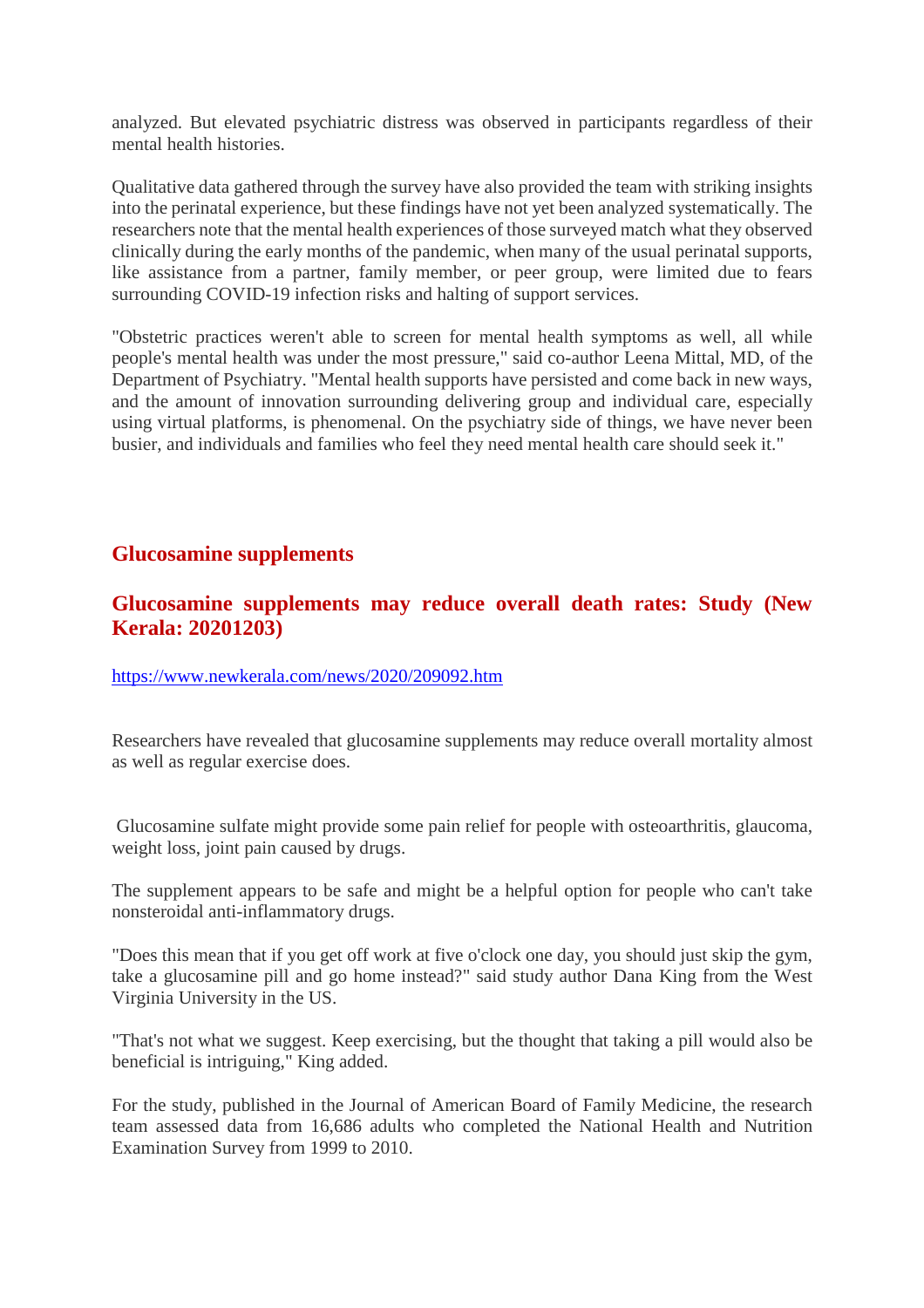All of the participants were at least 40 years old. The research team merged these data with 2015 mortality figures.

After adjusting for various factors -- such as the participants' age, sex, smoking status and activity level -- the researchers found that taking glucosamine/chondroitin every day for a year or longer was associated with a 39 per cent reduction in all-cause mortality.

It was also linked to a 65 percent reduction in cardiovascular-related deaths. That's a category that includes deaths from stroke, coronary artery disease and heart disease.

"Once we took everything into account, the impact was pretty significant," the researchers wrote.

The team explained that because this is an epidemiological study, rather than a clinical trial, it doesn't offer definitive proof that glucosamine/chondroitin makes death less likely. But the results are "encouraging."

"In my view, it's important that people know about this, so they can discuss the findings with their doctor and make an informed choice. Glucosamine is over the counter, so it is readily available," the authors wrote.

#### **Fizher Vaccine (Hindustan: 20201203)**

https://epaper.livehindustan.com/imageview\_488735\_86437298\_4\_1\_03-12- 2020\_3\_i\_1\_sf.html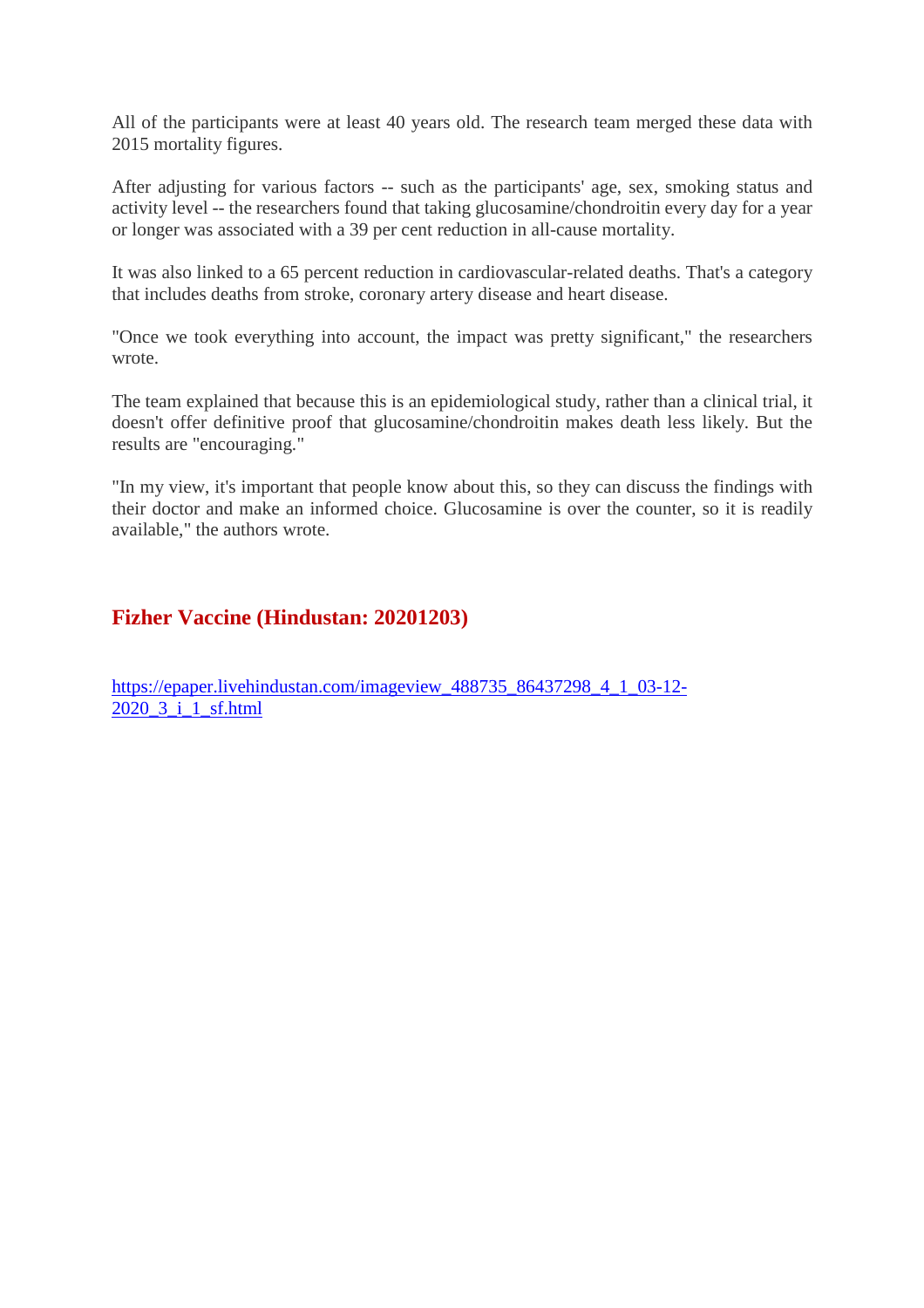# फाइजर के टीके को ब्रिटेन में मंजूरी पर मारत लाना चुनौती

लंदन | एजेंसियां

महामारी से कराह रही दुनिया के लिए राहत भरी खबर। ब्रिटेन की सरकार ने बुधवार को कोरोना वायरस के पहले टीके को मंजूरी दे दी। अमेरिकी कंपनी फाइजर व बायोएनटेक ने इस टीके का निर्माण किया है। सभी तरह के परीक्षणों में यह प्रभावी पाया गया है। हालांकि, इसे भारत लाना अभी चुनौती है।

**सभी उम्र के लोगों पर कारगरः** ब्रिटेन की दवा और स्वास्थ्य उत्पाद नियामक एजेंसी एमएचआरए ने बताया कि यह टीका गुणवत्ता और असर के मामले में सभी मानकों पर खरा उतरता है। यह सभी उम्र, नस्ल के लोगों में प्रभावी है।

**अगले हफ्ते से टीकाकरण:** एजेंसी के मुताबिक, टीके की दो खुराक देनी होगी। पहली खुराक के 21 दिन बाद दूसरी खुराक दी जाएगी। ब्रिटेन में अगले हफ्ते से टीकाकरण शुरू होगा। बता दें, टीका बनने में औसतन 16 साल लगते ਤੋਂ ਸਾ ਸਭ ਰਿਹਾਣੀ 10 ਸਾਡ ਜੋ ਤੇ ਸਾ ਭ2 ਸ।

 $95%$ प्रभावी वायरस के खिलाफ यह हुआ परीक्षण

हजार लोगों पर

ि रुपये अनुमानित है<br>ति फाइजर–बायोएनटेक<br>के इस टीके का दाम

## चुनौती आखिर क्यों

- देश में किसी भी टीके के इस्तेमाल से पहले क्लीनिकल ट्रायल करना होगा, अभी इसके कोई संकेत नहीं
- फाइजर टीका बनने से टीकाकरण तक –70 डिग्री सेल्सियस तापमान पर रखना होगा, यहां मुश्किल

रूस में सबका टीकाकरण रूस में भी अगले हफ्ते से सभी लोगों को स्पुतनिक वैक्सीन दी जाएगी। राष्ट्रपति व्लादिमीर पुतिन ने बुधवार को निर्देश दिए। > ब्योरा पेज 08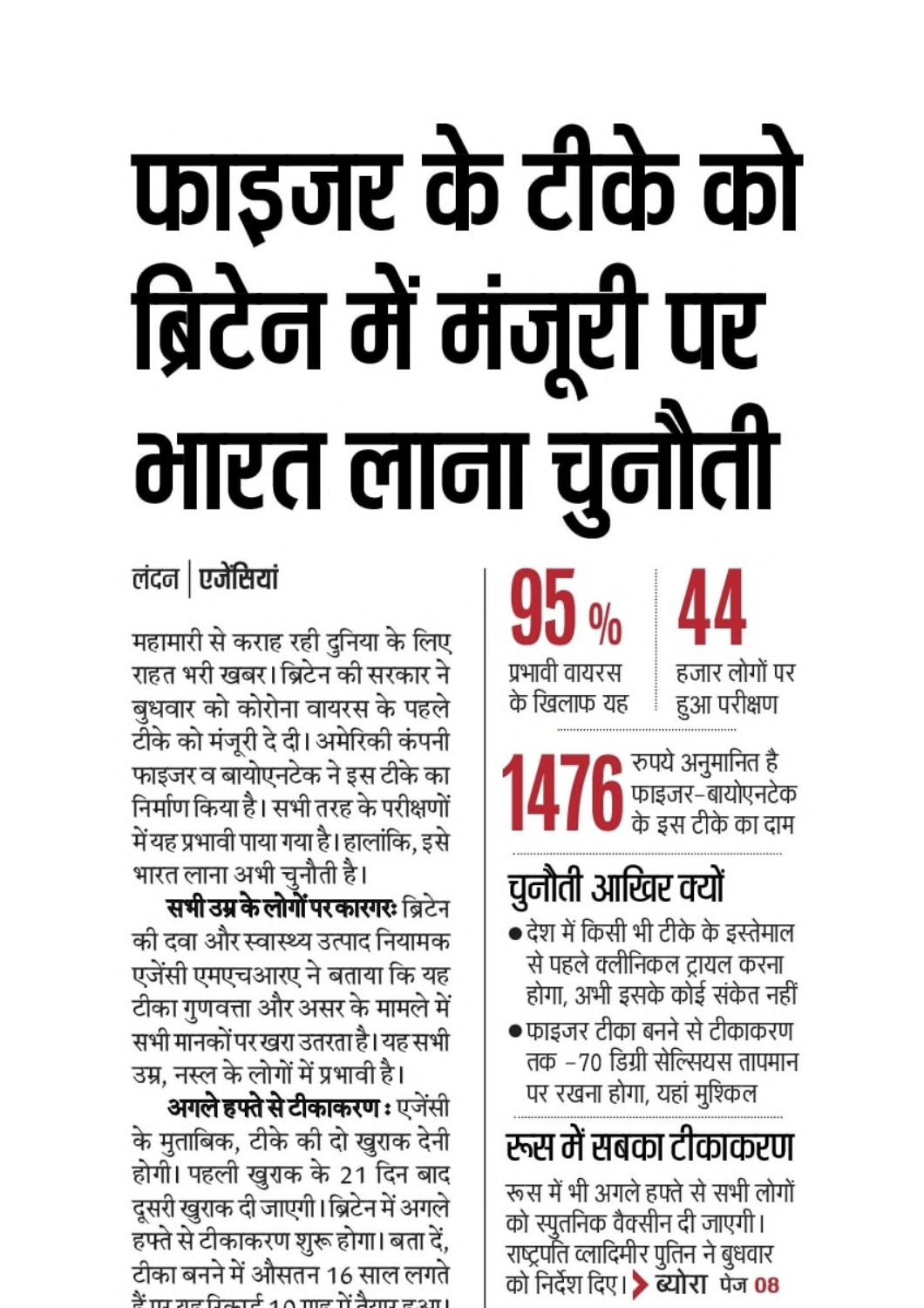#### **Infection (Hindustan: 20201203)**

https://epaper.livehindustan.com/imageview\_488737\_86414506\_4\_1\_03-12-2020\_5\_i\_1\_sf.html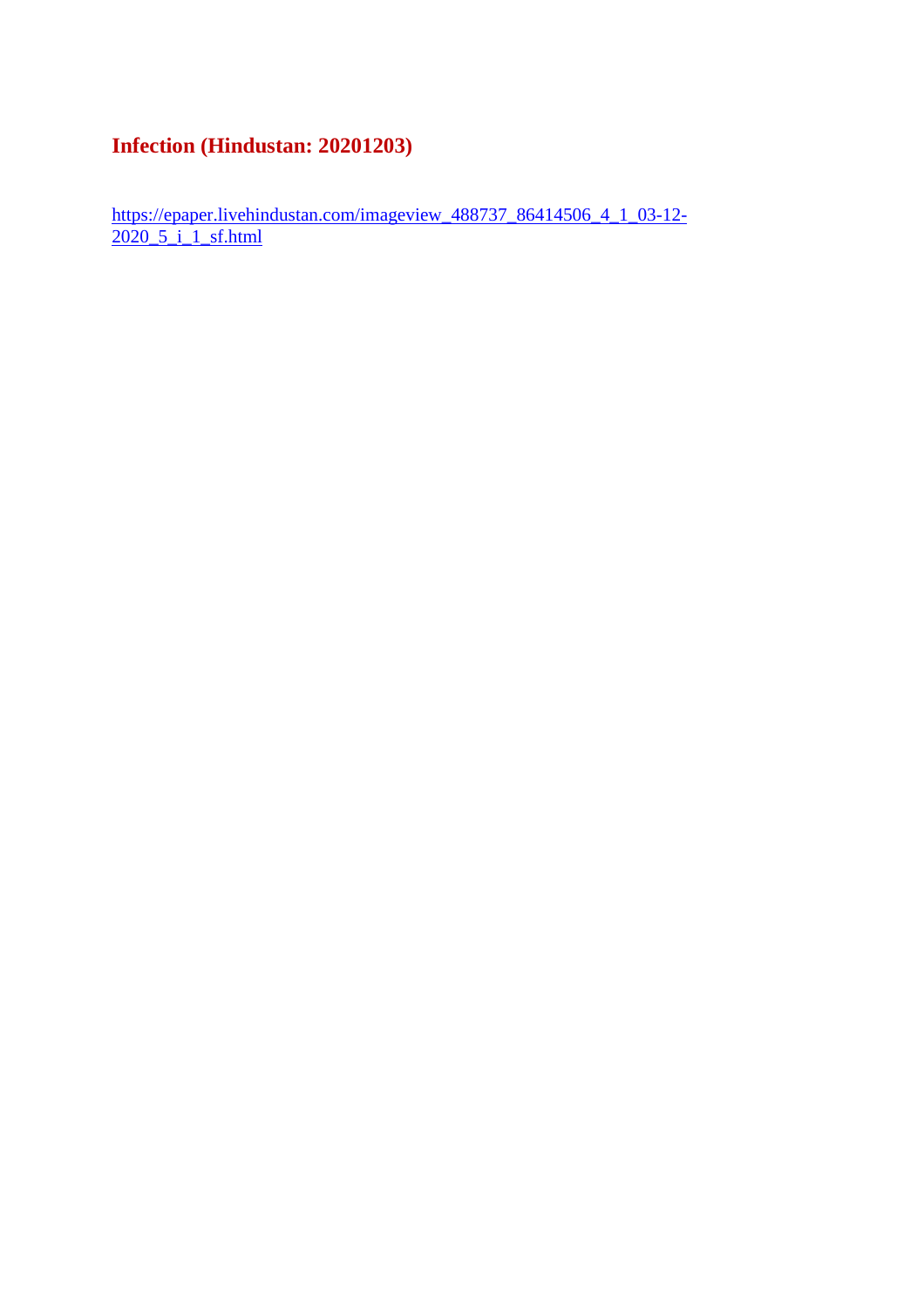#### हालात

## दिल्ली में कोरोना जांच बढने के साथ ही संक्रमण दर में गिरावट

दिल्ली में आरटीपीसीआर जांच का दायरा बढा दिया गया है। वहीं संक्रमण दर में गिरावट आई है। 26 नवंबर से दो दिसंबर के बीच आरटीपीसीआर जांच में 7473 सैंपल की वद्धि देखने को मिली है। 26 नवंबर को आरटीपीसीआर जांच के लिए 28897 और दो दिसंबर को 36370 सैंपल लिए गए थे। वहीं डन सात दिनों में संकमण दर में 3.65% की कमी आई।

दो दिन रैपिड एंटीजन से ज्यादा आरटीपीसीआर जांच

सात दिनों में से दो दिन रैपिड एंटीजन से अधिक आरटीपीसीआर से कोरोना जांच के लिए सैंपल लिए गए। एक दिसंबर को आरटीपीसीआर से 30297 सैंपल लिए गए थे. जबकि रैपिड एंटीजन टेस्ट से 28159 सैंपल की जांच हुई | 30 नवंबर को भी रैपिड एंटीजन टेस्ट की तलना में आरटीपीसीआर से 2620 जांच अधिक हुई थी।